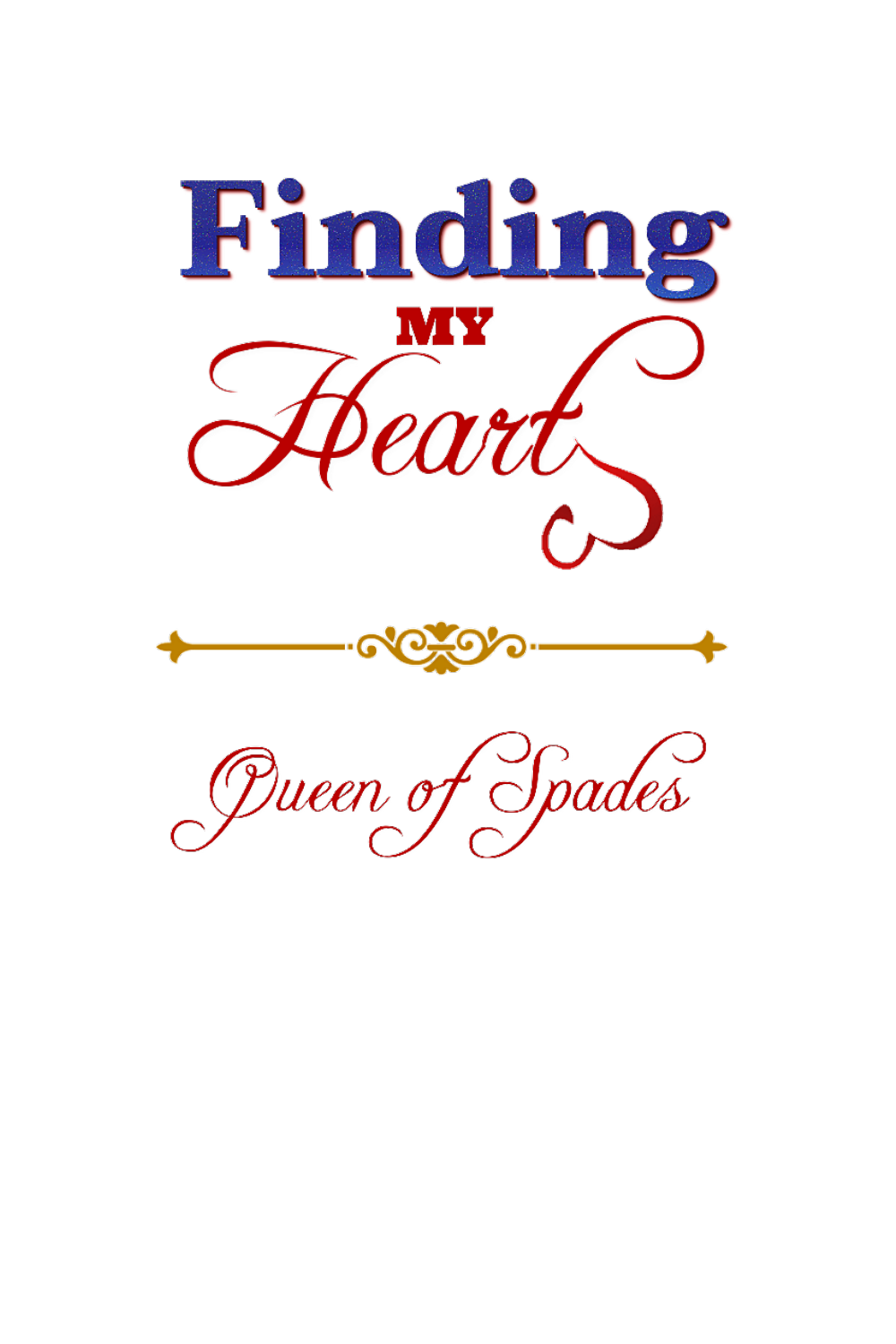Finding My Heart By Author Queen of Spades © May 2020 by Queen of Spades and All Authors Publishing House All rights reserved.

This is a free short story publication provided to the public on behalf of the author and the author's representative, All Authors Publishing House. No part of this book may be reproduced in any written, electronic, recording, or photocopying form without written permission of the authors and/or representatives of All Authors Publishing House. You may contact the publisher at allauthorspp@gmail.com or visiting https://www.allauthorsph.com with any questions, concerns, comments or compliments.

Published by: All Authors Publishing House Interior Design by: All Authors Graphic Design Cover Design by: All Authors Graphic Design Editing by: All Authors Publishing House First eBook Edition Printed in the United States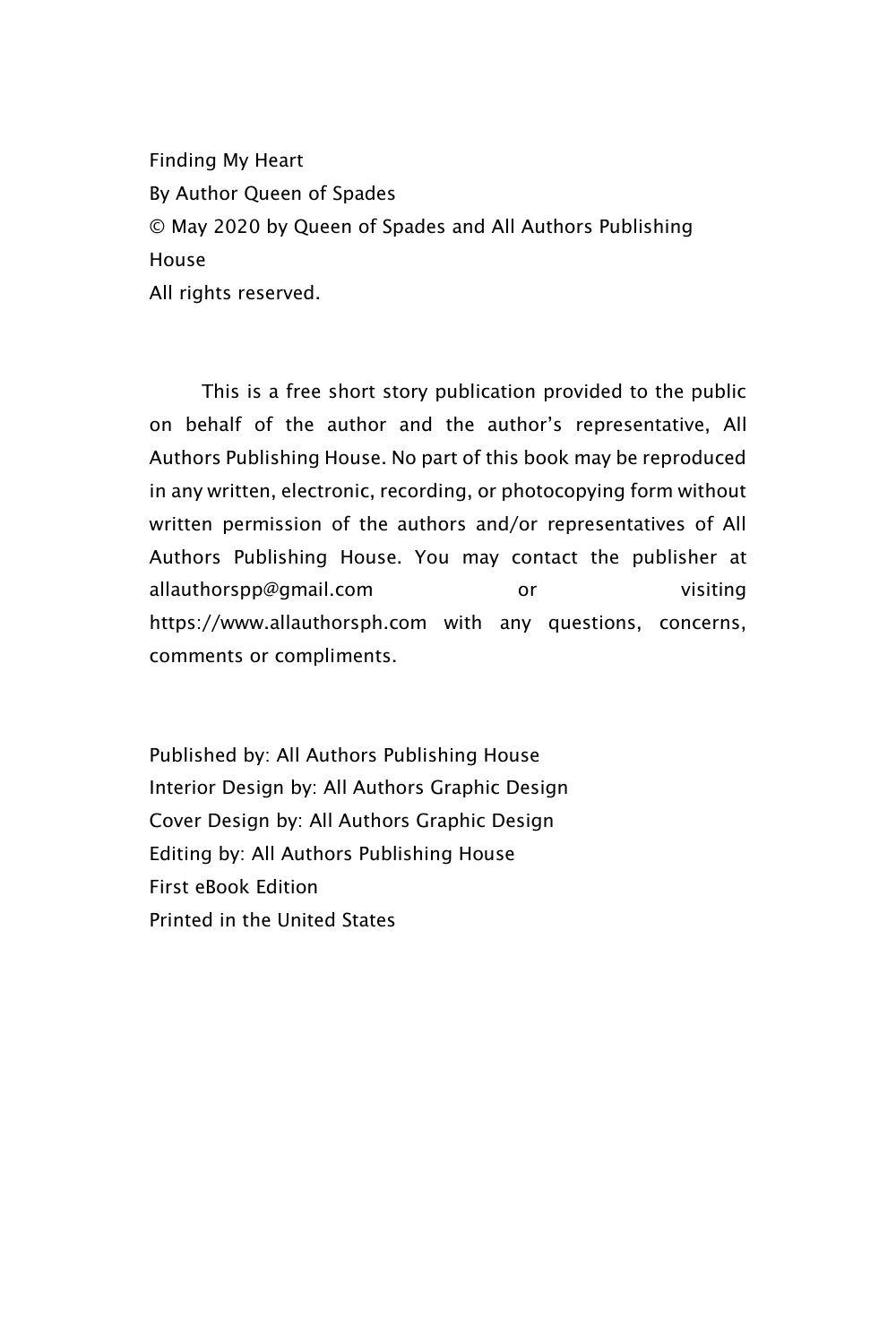2019. White numbers etched against a strip of blue. That held my focus instead of the mesmerizing beauty in front of me stating a truth I didn't want to accept as my own. 6

"In front of me, I see a stranger," Katarina said. "What happened to the man who enjoyed the simple pleasures associated with science—the shock in how all of life's creatures operated? Did your thirst for knowledge really get replaced with money and grandeur?"

The strip of blue, atop the color of silver. No, *steel*. Silver was meant to stand out. Steel was meant to blend in.

"I'm *still* that man," I argued.

"If you were still *that man*," countered Katarina, poking my chest with her index finger, "then I would *still* be a priority to you. When did I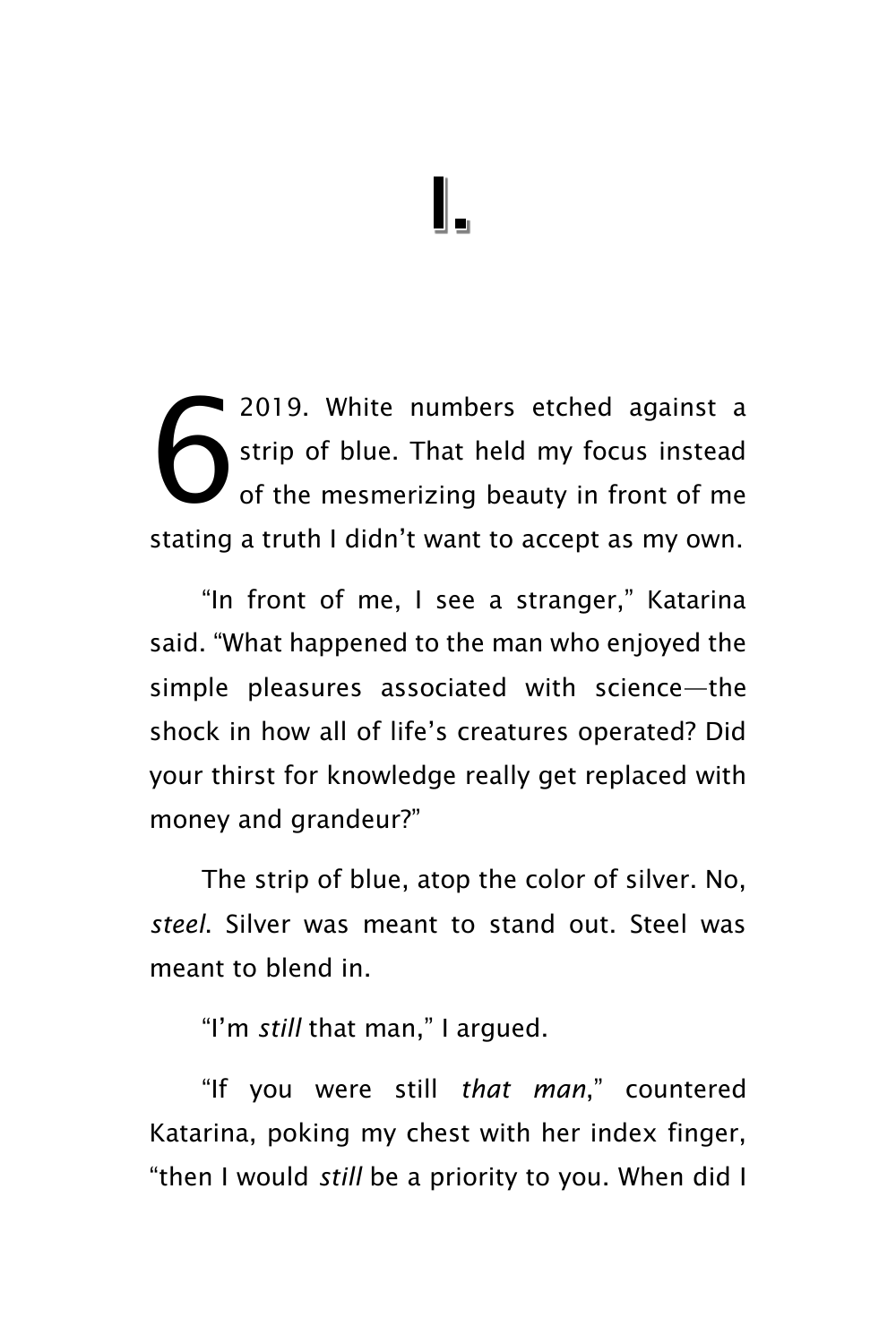get put in a column, a mere footnote in your grand design?"

My eyes moved from the decoration of the train to the top of her head. The roots of the hair a light chestnut, a telltale sign the dye job was nearing its end. The rest of Katarina's hair, strawberry blond. I still lacked courage to look in her eyes.

"I don't know what you mean, Rina."

"Did you forget I was there for you when the world was ignorant to your existence?"

The sting of the inquiry made me brave. Her eyes were in view, filled with brimming tears.

"Rina, of course I didn't forget!" I covered her hands with my own. "I am forever grateful for your loyalty."

Katarina yanked her hands from mine. Tears flowed down her cheeks. "Loyalty? *Loyalty* is what a dog gives its master. I am nobody's dog, and I serve no master!"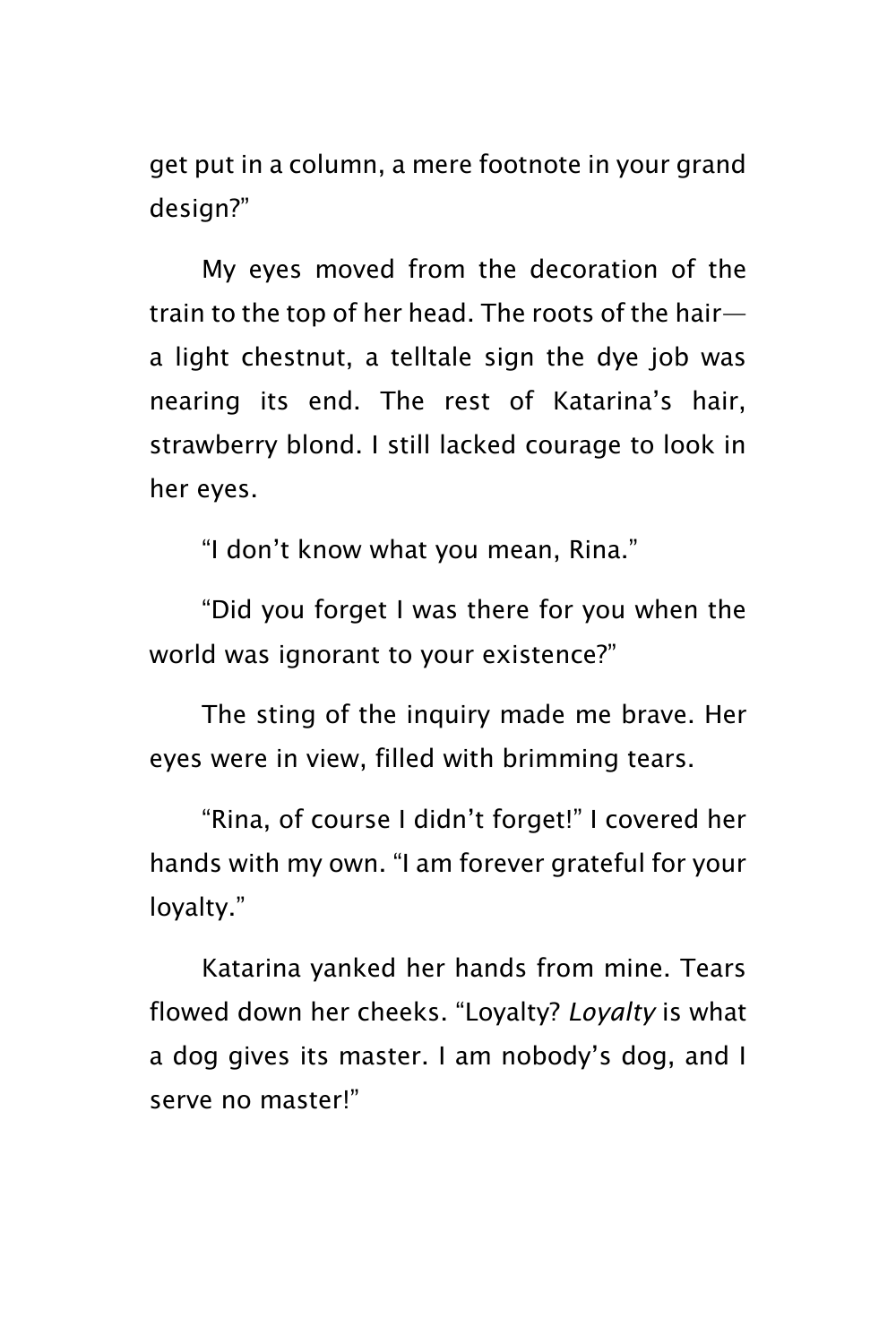She grabbed the handle of her beige suitcase, then passed it to the awaiting porter.

"Rina-"

"Leopold Hawkins Threadbare, in matters of the heart, you are one of the most *obtuse* human beings on the planet!"

Flabbergasted at her statement, I shouted. "Rina, why so salty? I thanked you for being there for me. What else do you want?"

The porter pointed at the watch, signaling the last call for passengers.

Katarina sighed. "I pray it won't be too late by the time you figure out the answer."

She kissed me on my right cheek. "This is farewell Leopold. For now or forever is up to you."

With that declaration, she boarded the train. The doors closed, and the train began pulling off.

My body had a mind of its own. The clanking of my shoes against the surface of the platform. The train was not quite at maximum speed. Perhaps I could make it stop.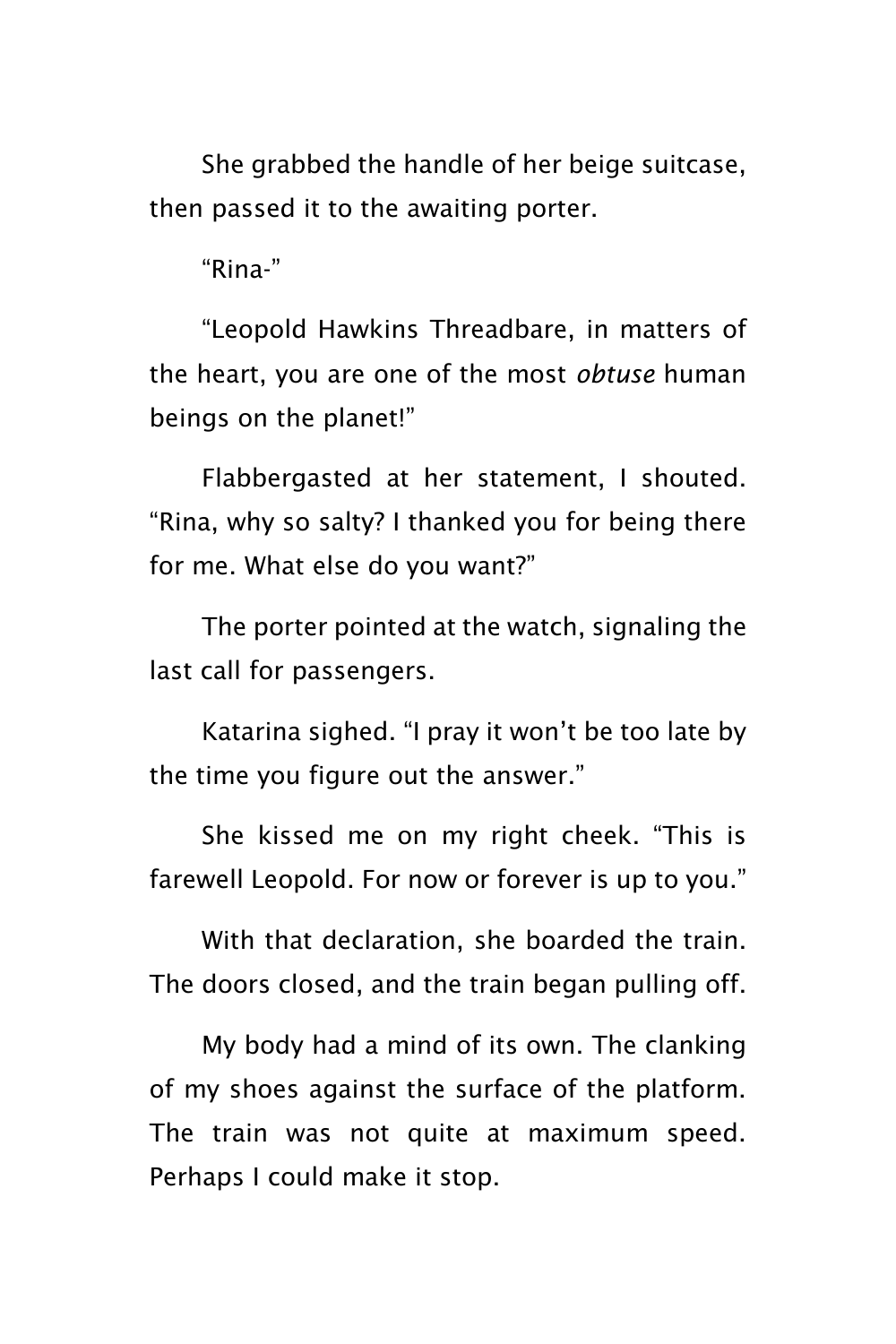"Rina!" I screamed. I waved my arms, hoping to get someone's attention. Not willing to give up, I sprinted. Still yelling Rina's name. Still waving frantically.

A sharp pain flooded my body. My hands clutched my chest. My sprinting slowed into a walk, then to a crawl. The train gained speed, widening the distance. *I'd never be able to catch up.*

More pain came, paralyzing me. The act of breathing was a struggle. My throat tightened. All surroundings became fuzzy. Then distorted. Then deleted.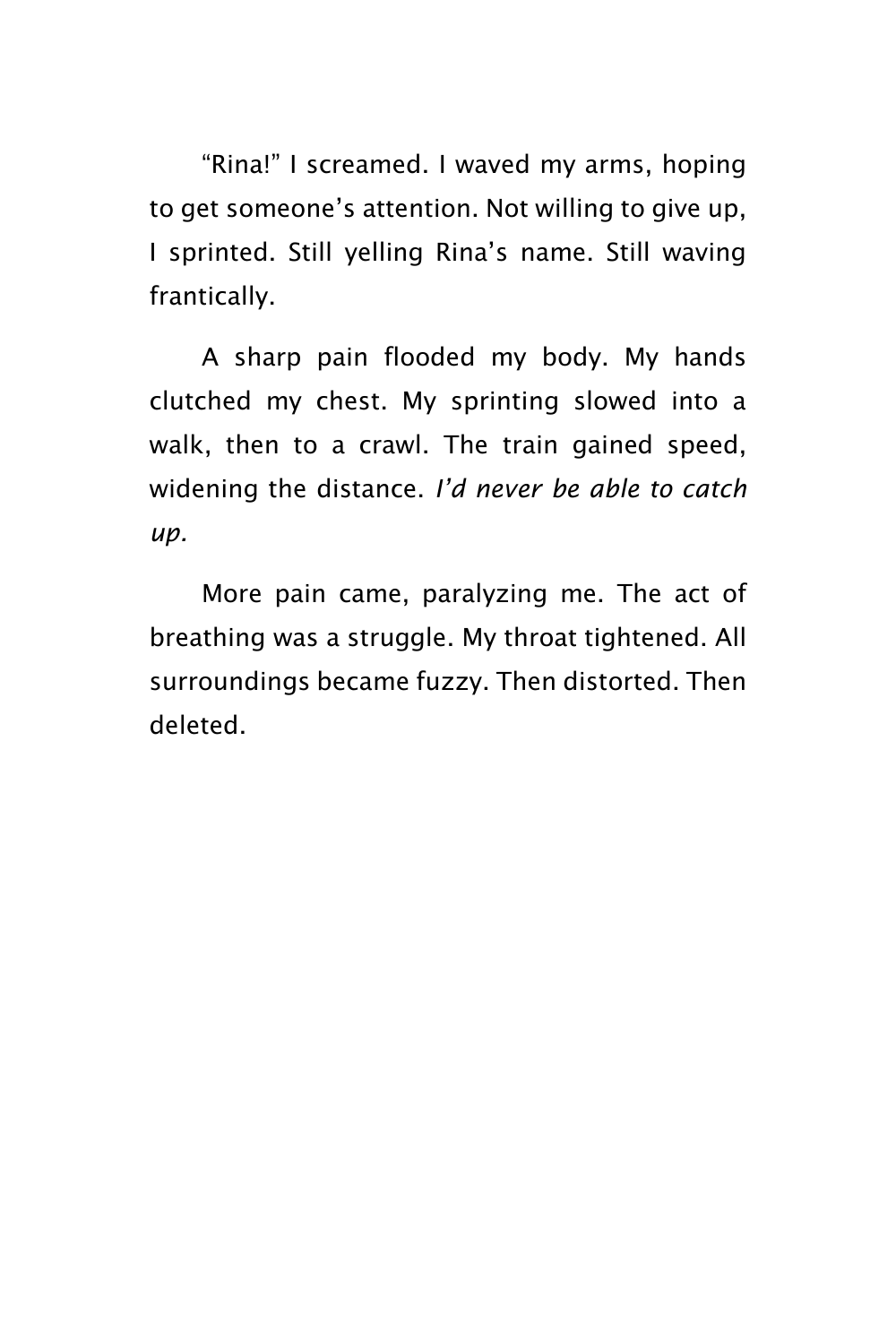he crackling. It's what I heard first. Followed by the humming of a tune I didn't recognize. T

Mixtures of colors: red, orange, and yellow. It was the first image I saw once I opened my eyes.

*Fire. Fire atop wood. No other colors surrounded it, as if the scene was randomly thrown in.*

"It was randomly thrown in," a voice replied.

I twirled around with my fists raised. "Who said that? Where are you?"

"Technically, I have the ability to be everywhere, but in this particular case, I'm in front of you."

I rubbed my eyes. Thrice. All remained black.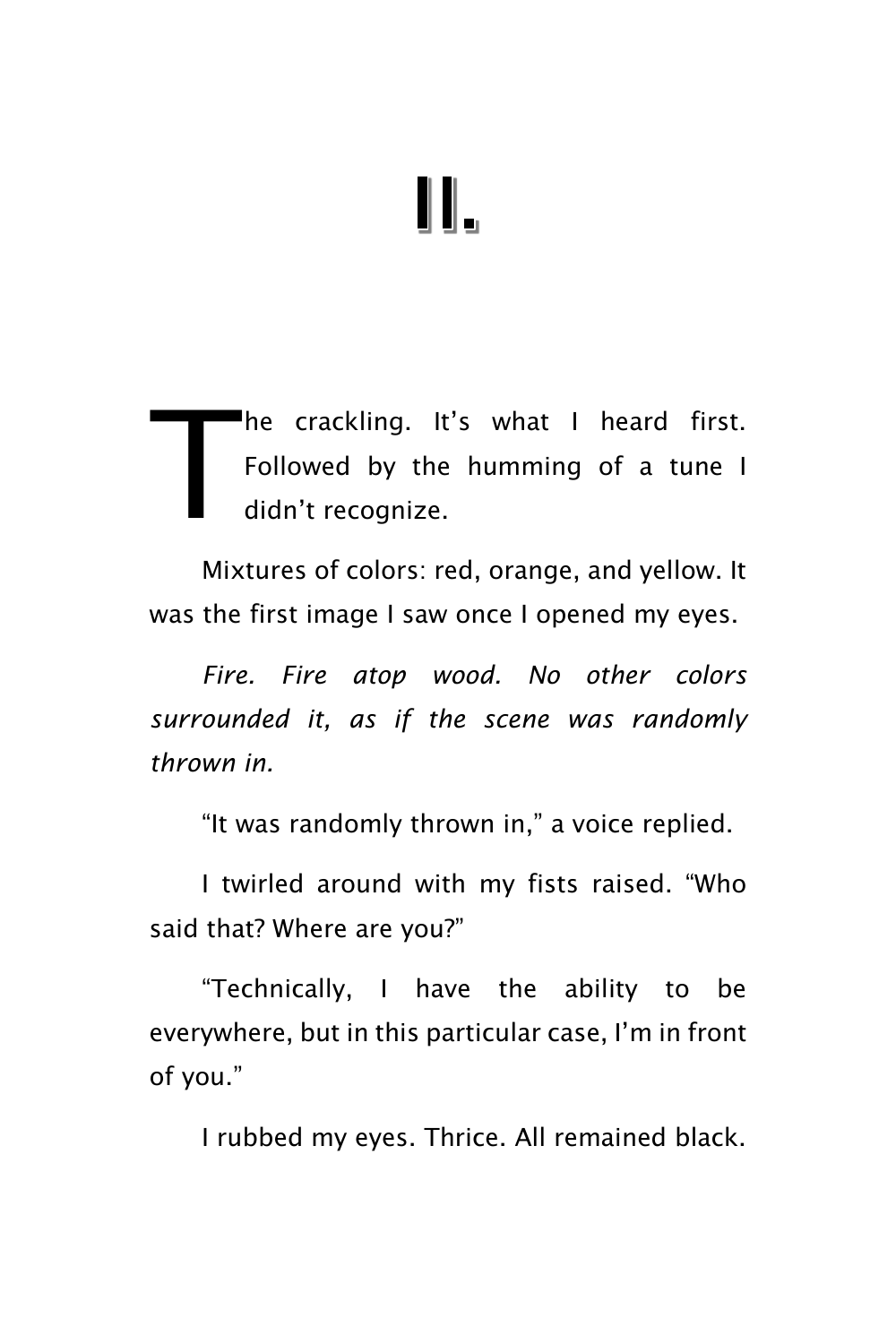"I can't see you. Show yourself!"

The voice scoffed. "Demanding bugger, aren't you? I'm not revealing myself until you act like you have some manners!"

I lowered my fists. Relaxed my hands. "Mr. Invisible Man, will you do me the honor of revealing yourself?"

"Maybe, but only if you eliminate the sarcasm."

"You're being utterly ridiculous!" I yelled.

"You're the one who's pressed for time. Not me. I can do this game all day." The voice resumed its humming.

"Okay, okay, okay," I relented. "Mysterious voice, will you please reveal yourself?"

"That's more like it."

As soon as the figure came into view, I stepped backwards. Partly from fear, but mostly from shock and awe. The figure was well over six feet. Hair straight and the color of bone. His skin, unblemished and coal black. The lower part of his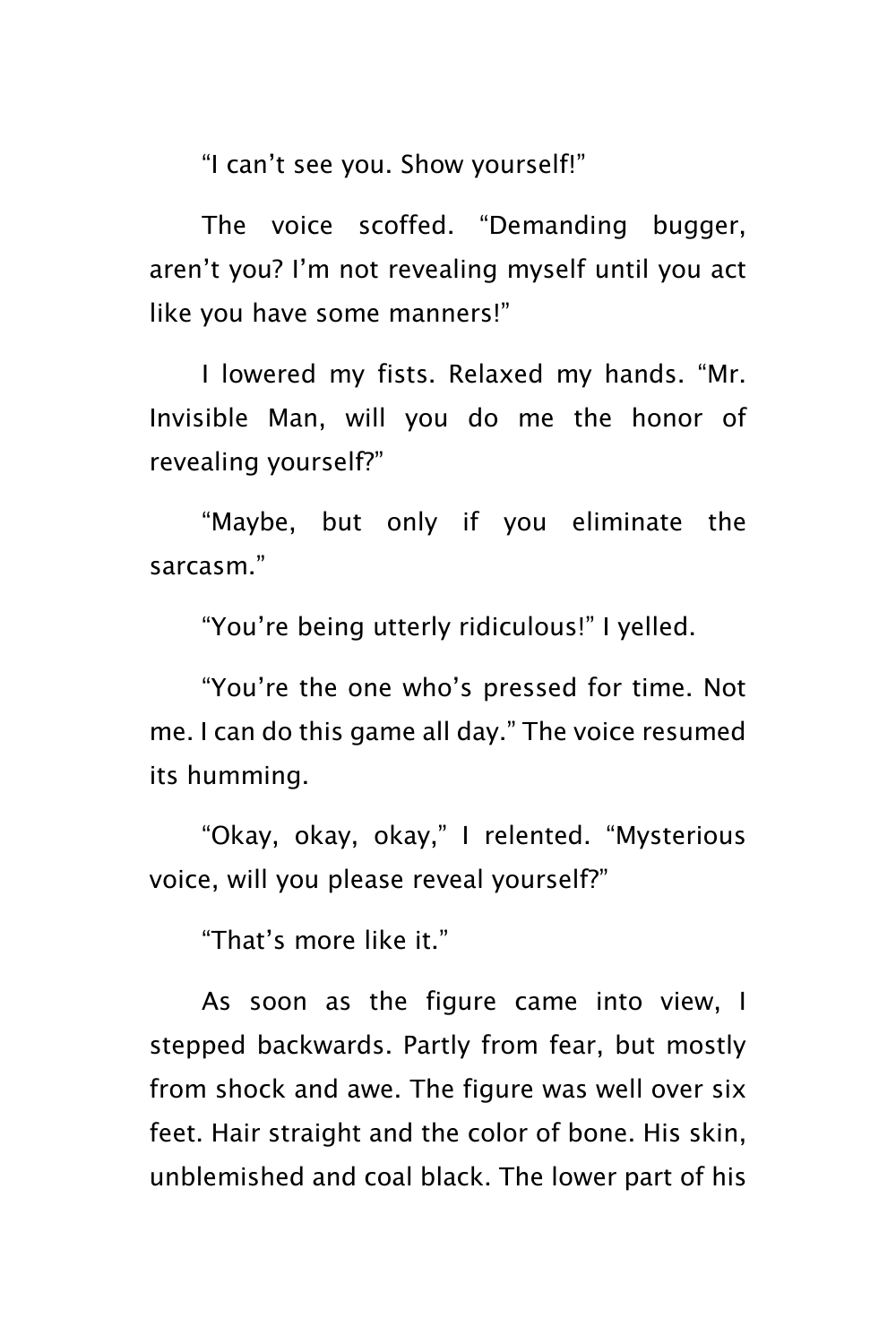anatomy was concealed by a sarong inundated with symbols I could not discern.

I scrambled to formulate the scientific questions one would ask when encountering something new. What tumbled out instead was, "Are you God?"

"Nope but I do work for Her."

"*Her?* Are you saying God is a-a-a-"

"Woman. But of course! She just permitted the religious texts to depict her as male, since men have difficulty taking direction from the 'truly harder' sex."

*God is a woman? Short for Goddess, maybe? I cannot wait to share my findings with my colleagues …*

That train of thought was halted by snippets of imagery. Closing doors. Wheels grinding against tracks. Pattering feet. Yelling. A body hitting the ground. Unresponsive.

*Wait, that's my body! What in the …*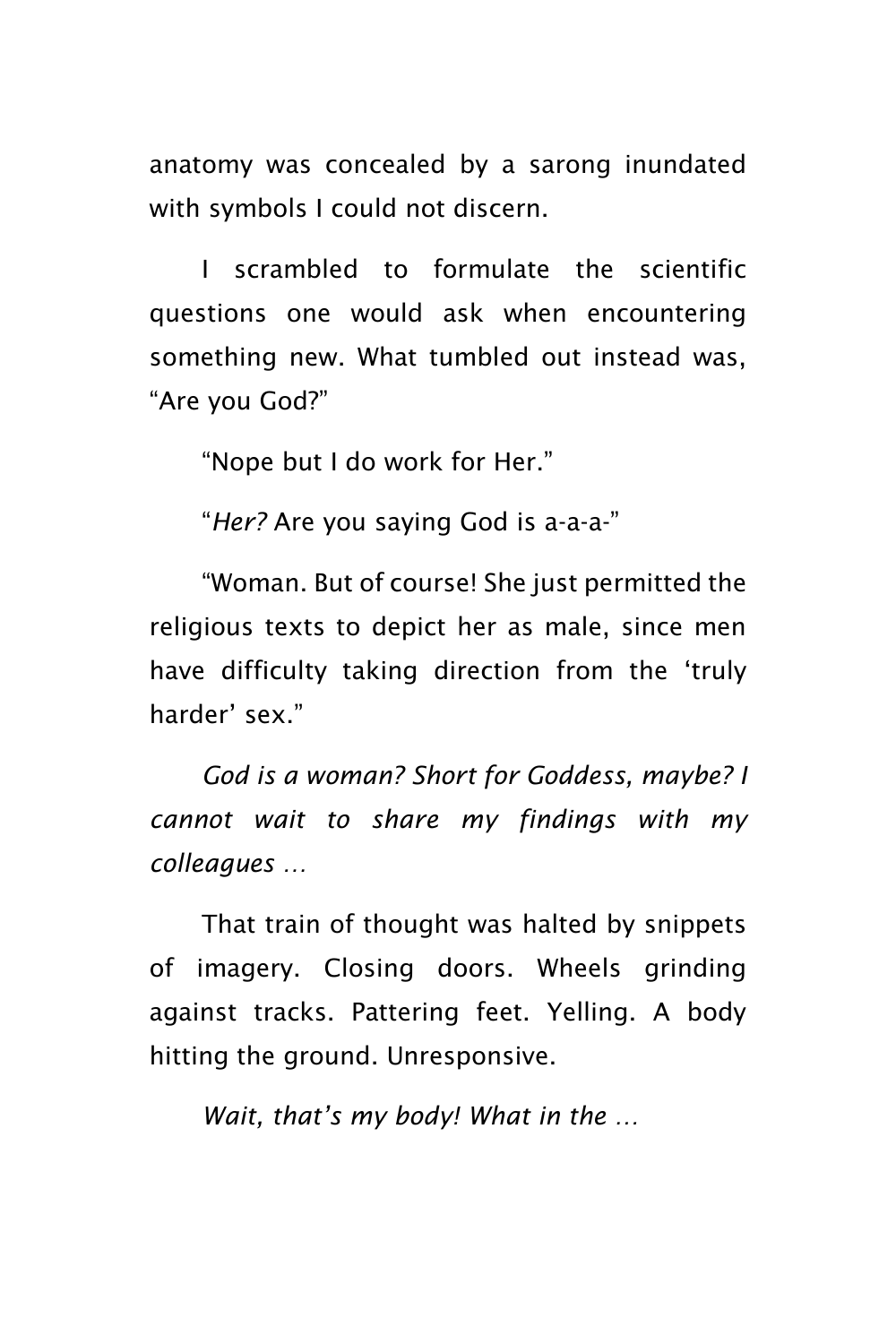"You are dead. At least temporarily." God's helper yanked me upright. "Look, as much as I'd like to have small talk, you don't have a lot of time<sup>"</sup>

"Look, whatever your name is, this is the second instance where you've mentioned time. What is it that I'm missing?"

At a snap of the being's fingers, two chairs appeared. He sat in one, invited me to sit on the other.

"I'm Titan. This is the part where you close your mouth and open your ears."

Titan created a small table. On top of the table was a plate of hot food, eating utensils, and a glass of water.

"Go on. Dig in," Titan insisted. "The sound of your grumbling belly is rather loud."

*Was it?* I couldn't hear it.

"I'm a supernatural being. My sense of hearing is better than yours."

"Quit being in my head Titan."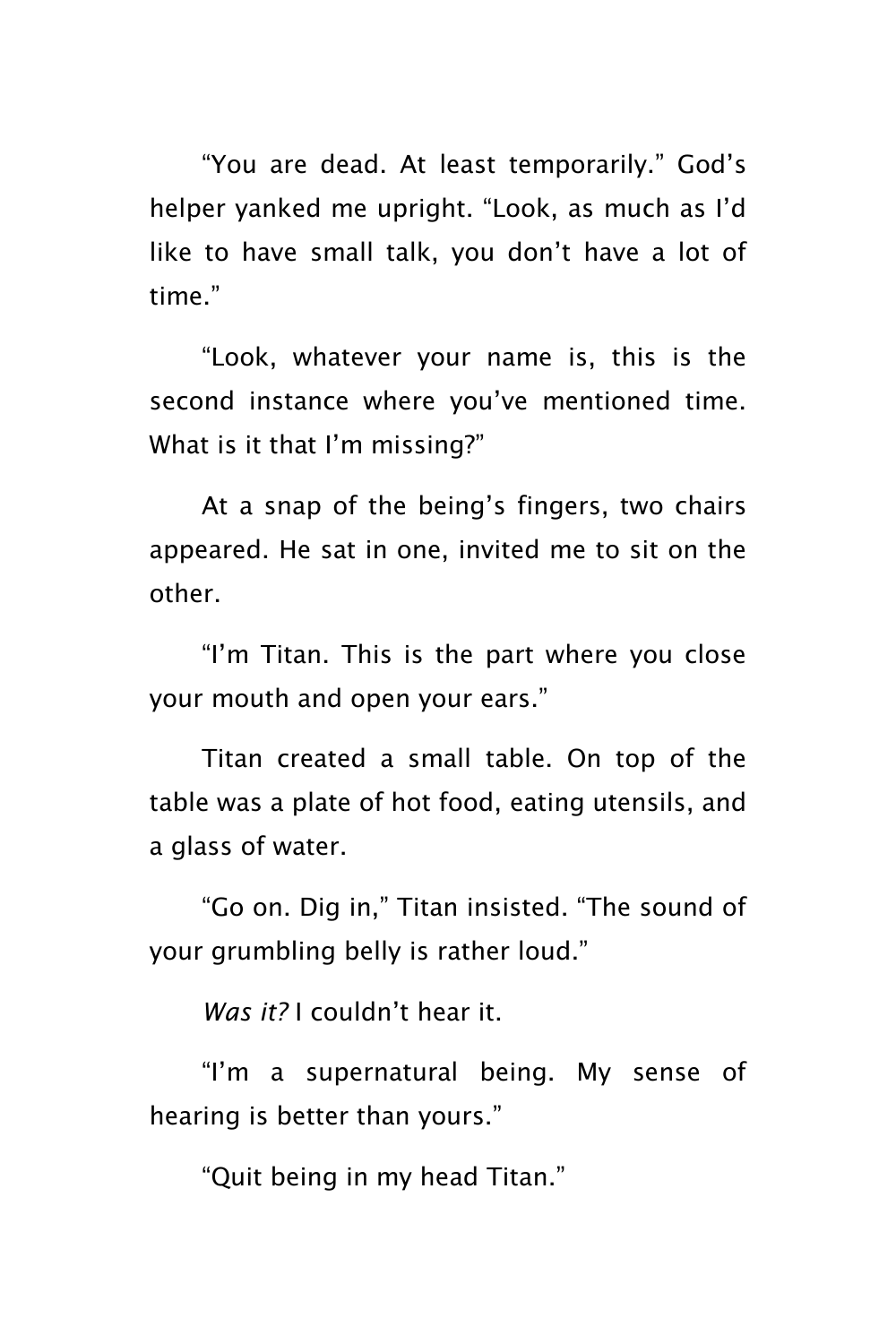"Quit talking slick Leopold."

Instead of a counter quip, I filled my mouth with the meat. It didn't have the appearance of chicken but tasted like such.

"Humans were created to be social beings. Although the level of social interaction varies, this remains to be true. Humans were also designed so that their minds, hearts, and spirits are in sync. These measurements also differ based on the being but if the measurements are off, it causes DAPP<sup>"</sup>

After swallowing the chewed protein, I said, "DAPP?"

"Disassociation Affecting Proper Placement. Leopold, during your early days, particularly your moments with Katarina, you were in sync. A symmetry that was superb, very impressive to God."

I piled some vegetables on the fork. Sampled them. Green beans. "God is impressed by *me*? That's fantastic news! Is this what you're here for Titan? Prepping me to be Her assistant, like you?"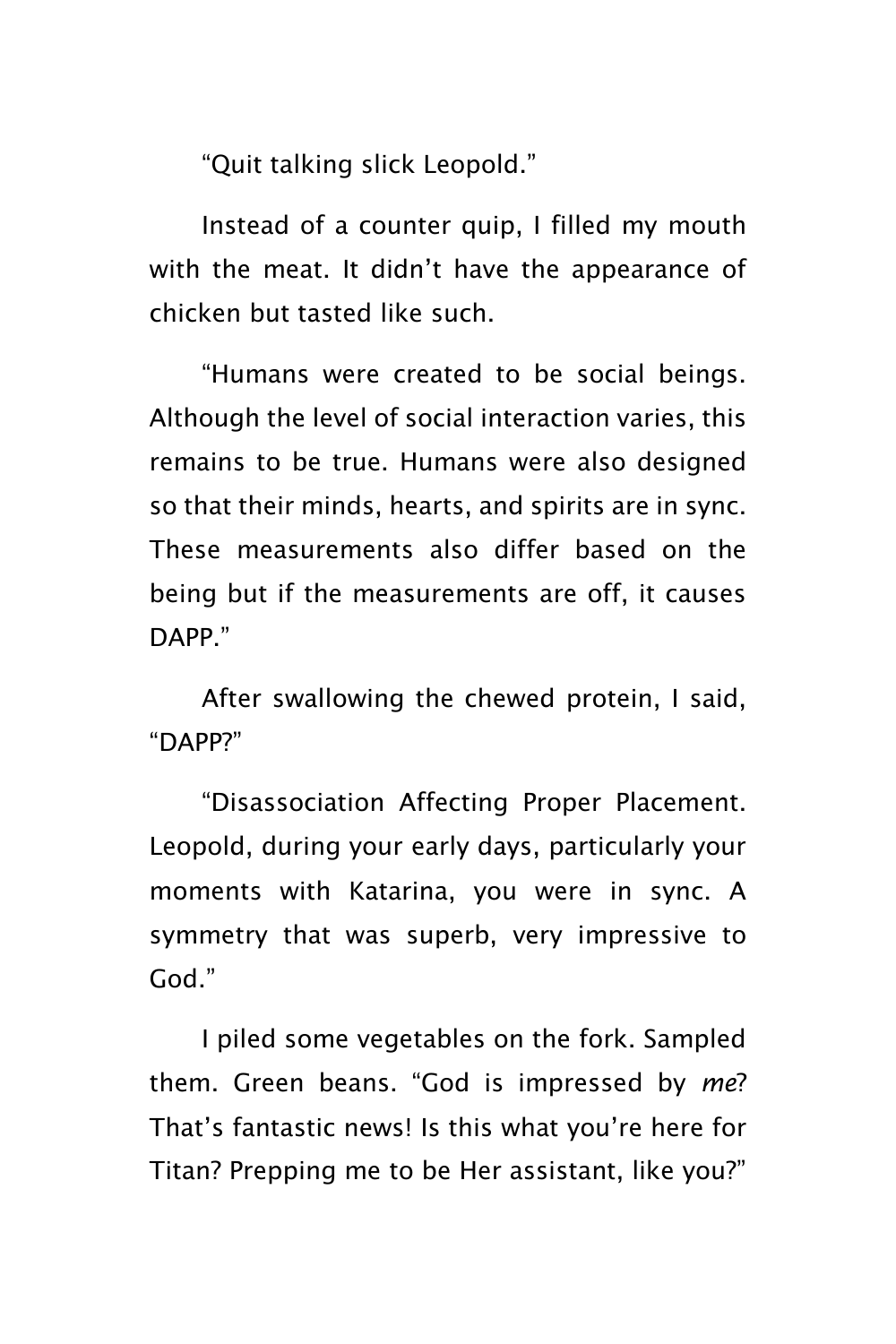"*Were*. Past tense." More chicken-flavored strips materialized on the plate. "There are elements which can throw the uniformity off balance. You got exposed to those elements once others realized the importance of your research. Money and fame, two facets not in your original biology, changed you. Hence, putting you in DAPP status."

"I get what you are telling me Titan, but I fail to understand. Why is wanting my contributions to the world seen and paid top dollar for so wrong?"

"It's not necessarily wrong, *unless* it does damage to your vitals. In your case, the damage was done to your heart."

"My heart? Why did my doctor tell me year after year that I was in tip top condition?"

"Not the simple mechanics of the heart. Its emotional and spiritual tether. Body parts also need intangible elements to keep operating. Those cannot be seen or measured by the scientific eye Leopold. As your zest increased, the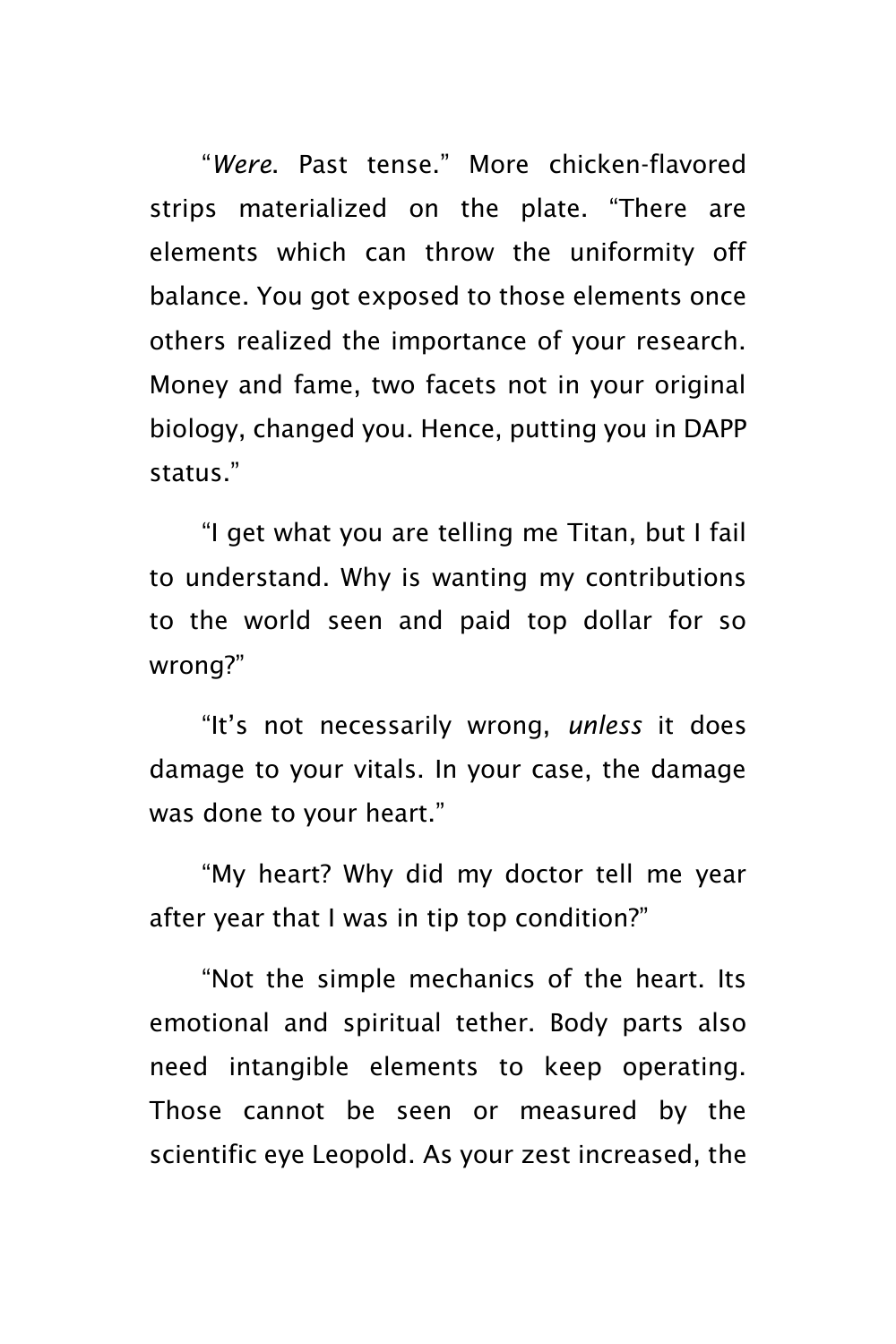vivacity of your heart decreased. What is there currently is a piece of black ice and will remain so, unless your disassociation is fixed."

*Body parts operating on intangibles? I've never heard of such jargon.*

"Look, you've never heard of me before today. But I am here right in front of you, Leopold. I am here to help—to tell you what is required for your reset."

"And if I refuse Titan?"

"I'll tell Her my work is done, and you'll be passed over to Archfiend, Her wayward son. He's also called Satan, Lucifer, Beelzebub … well, you get the picture."

The food temporarily stuck in my throat. Titan placed his palm over my Adam's apple. It dislodged, permitting me to swallow.

"Leopold don't freak out. None of that will take place if you do your task."

"Which is?"

"Find your old heart."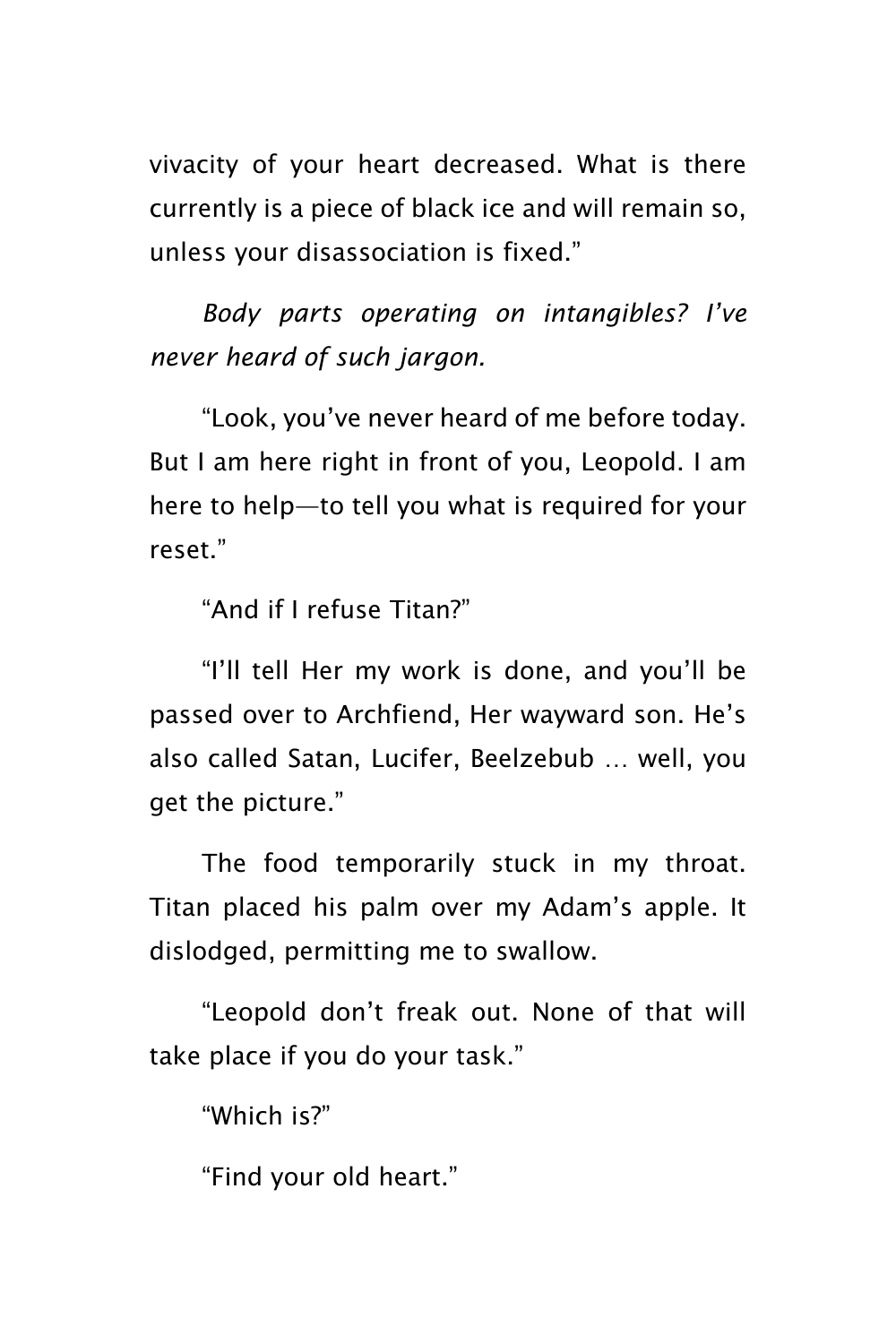I laughed. "Find my old heart, eh? How do you suppose I do that?"

"She has permitted me to give you one hint. The rest of the puzzle you must do on your own."

"Really? That's it? Just one hint?"

"Leopold, I'm Her assistant. Not your Guardian Angel. Guardian Angels are the ones who help with things."

"Titan, if that is so, where's mine?" In my opinion, Titan was the middleman. To get real action, I needed a mover and shaker.

"Those suffering from DAPP do not get a Guardian Angel. That's the rule set by God."

Baffled, I countered, "What about Jesus? Doesn't Jesus help sinners."

It was Titan's turn to laugh. "Jesus helps those on Earth. In case you haven't noticed, you're not on Earth. For all intents and purposes, Leopold, you've been declared missing. Do you want the hint or not?"

Still simmering with anger, I nod.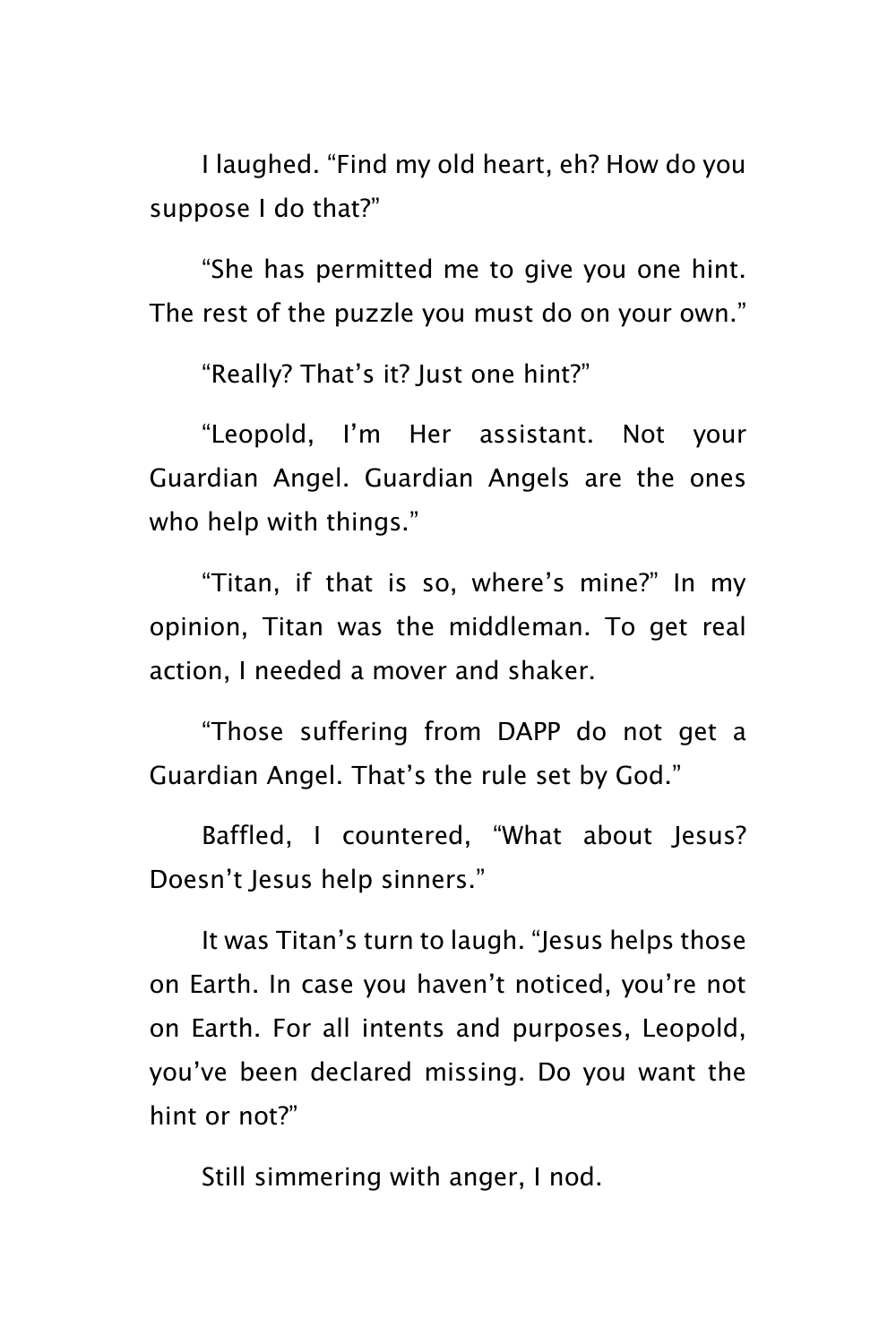Titan claps twice. The dark spot in front of us splits, then opens.

"What am I supposed to be seeing Titan?"

"Patience Leopold." The blanket of mist evaporated, leaving a visual. A place with a tall mountain in the outskirts. Fields plush with greenery. A monarch butterfly traveled, landed on waves of strawberry blond hair. A hand reached across so the insect can select a finger as its new perch. Only then do I see the face. A lady.

"Rina," I whispered. Her eyes perked up. At that second, all was dark once more.

"Katarina is the key to finding your heart. You only have thirty-six hours. Otherwise, you belong to Archfiend."

My anger decelerated to fear. "There's no way to get an extension, Titan? No substitute for this task?"

"God is absolute. She does not bargain." Titan disbanded the fire. "The Conductor will be here soon. Pinpoint three possible locations where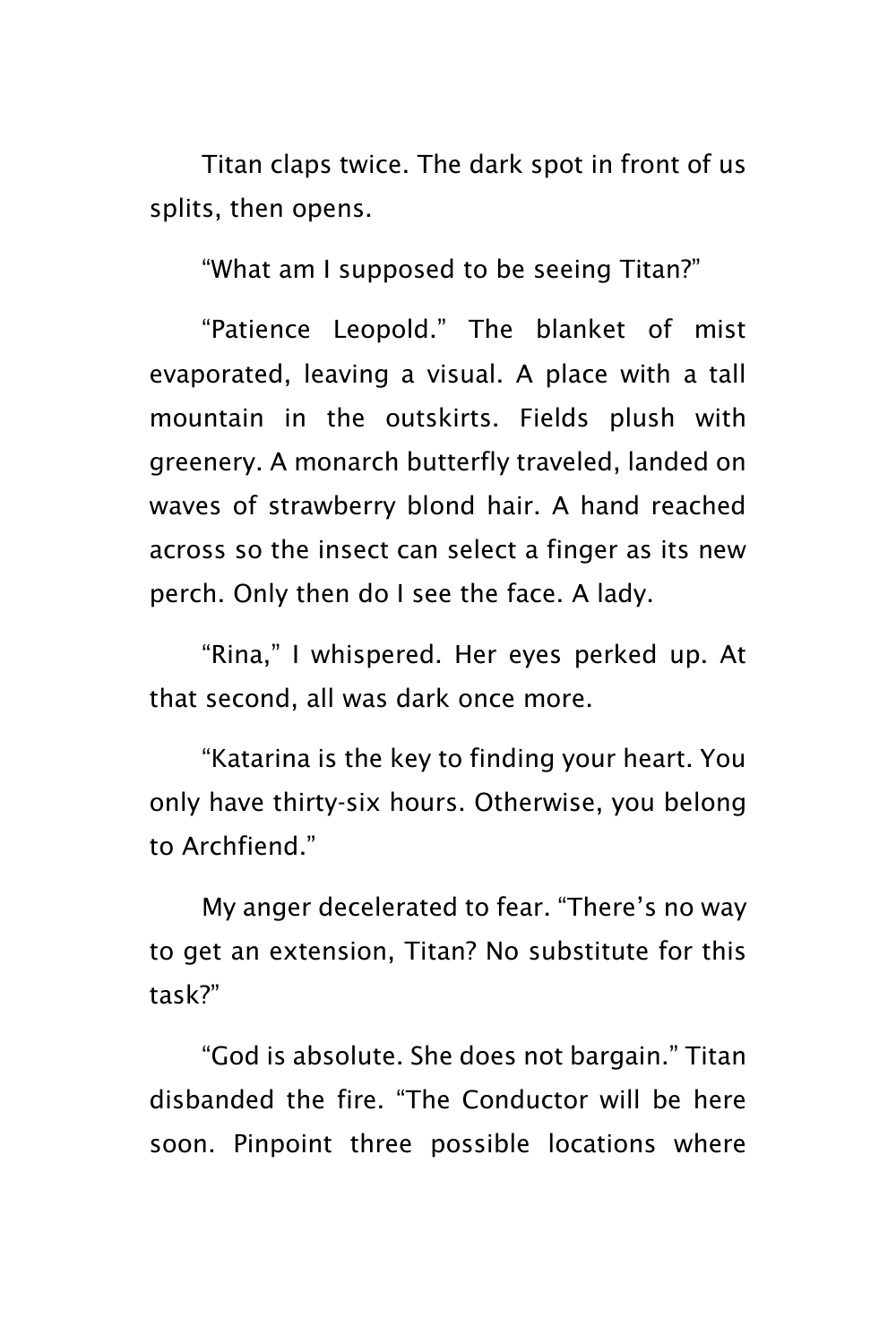your heart could be. Good luck Leopold. I am pulling for you."

Titan faded into the darkness. Overwhelmed by the severity of my situation, I screamed continuously until the effort made me hoarse.

*I made this mess. How can Rina possibly get me out of it? I'll just have to figure it out.*

*Leopold use your brain. A heart would go to where it's most loved. Who have you loved most in your life?*

*My parents. Right! Why didn't I conjure it sooner? Perhaps this task is easier than I believed.*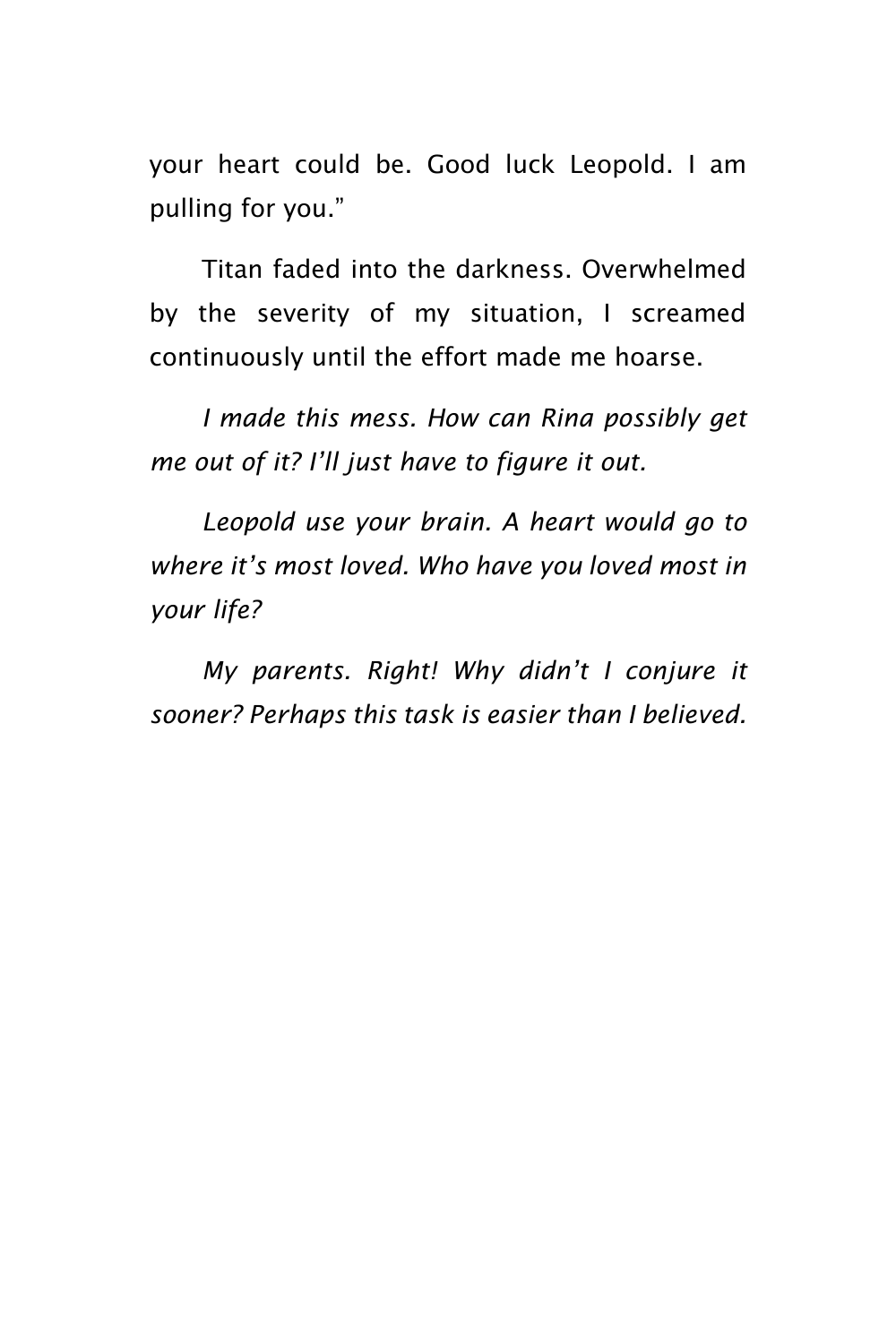# III.

streak of steel pierced the black landscape, followed by hues of red, white, and blue. Looking out the front window of the pilot car was The Conductor. Navy blue jacket and pants hung on a frame that was decayed flesh and mostly bone. A

The front door of the car opened. "Are you passenger Leopold Hawkins Threadbare?"

"Do you see anyone *else* here?" I boarded, then sat a few rows behind The Conductor.

"Fair enough. Where to?"

"1476 New Hampshire Street."

"What time frame and year?"

"Come again?"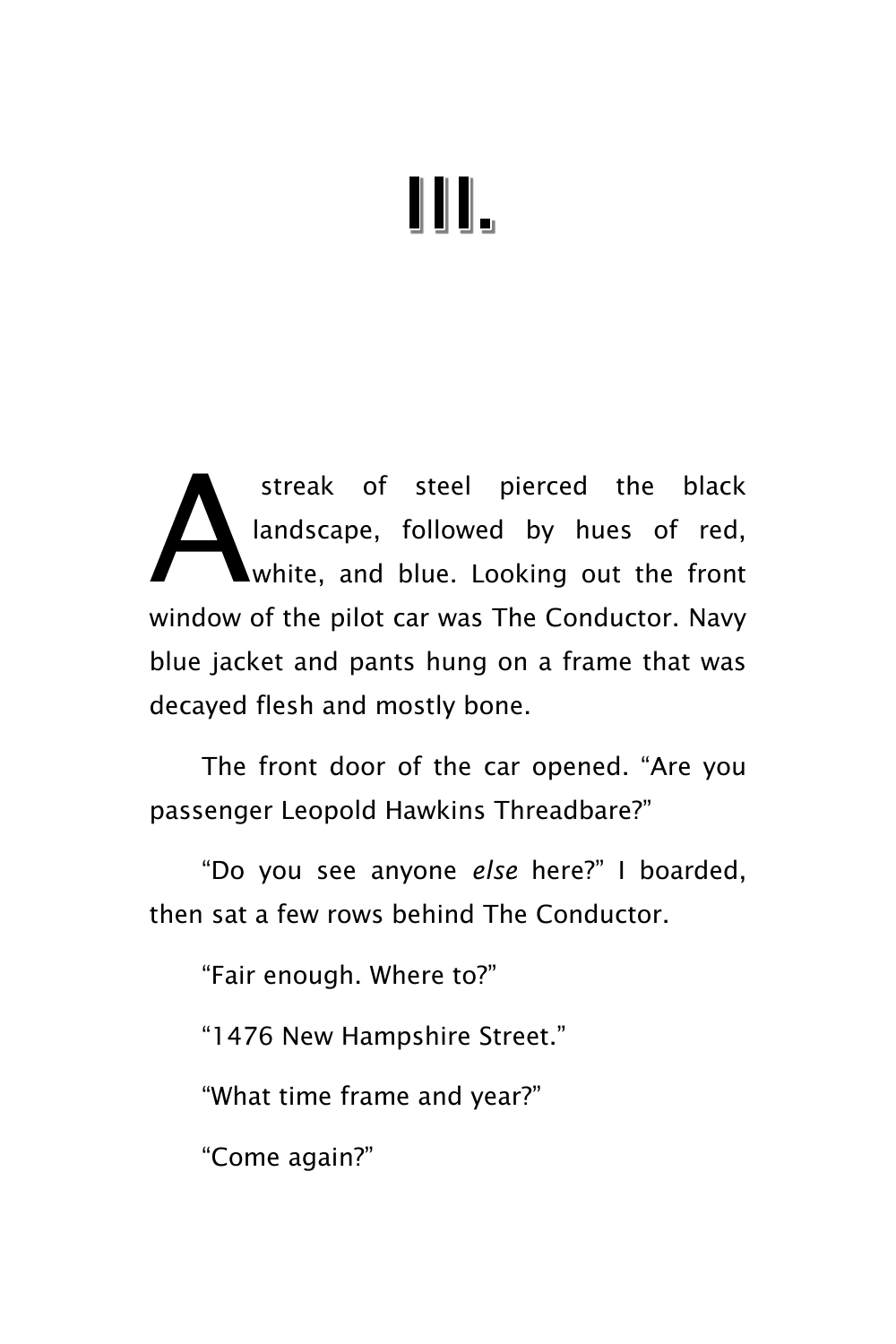"What time frame and year, Leopold?"

*Time frame and year? This was getting too complicated.* "How about you choose?"

"Fair enough," The Conductor repeated.

"Do you say anything other than 'fair enough'?"

"I also say, 'Away we go'. Along with, 'Hold on to your seat'. Also, 'In case you get sick going through year zones, there are barf bags in the seat pocket in front of you'."

*Barf bags?* There was the sensation of climbing the sky. I looked out the window and saw the wheels were no longer on the train tracks. The angle of the train steepened with each movement upward.

Then we paused.

"You doing alright there, Leopold?"

I don't speak but nod my head.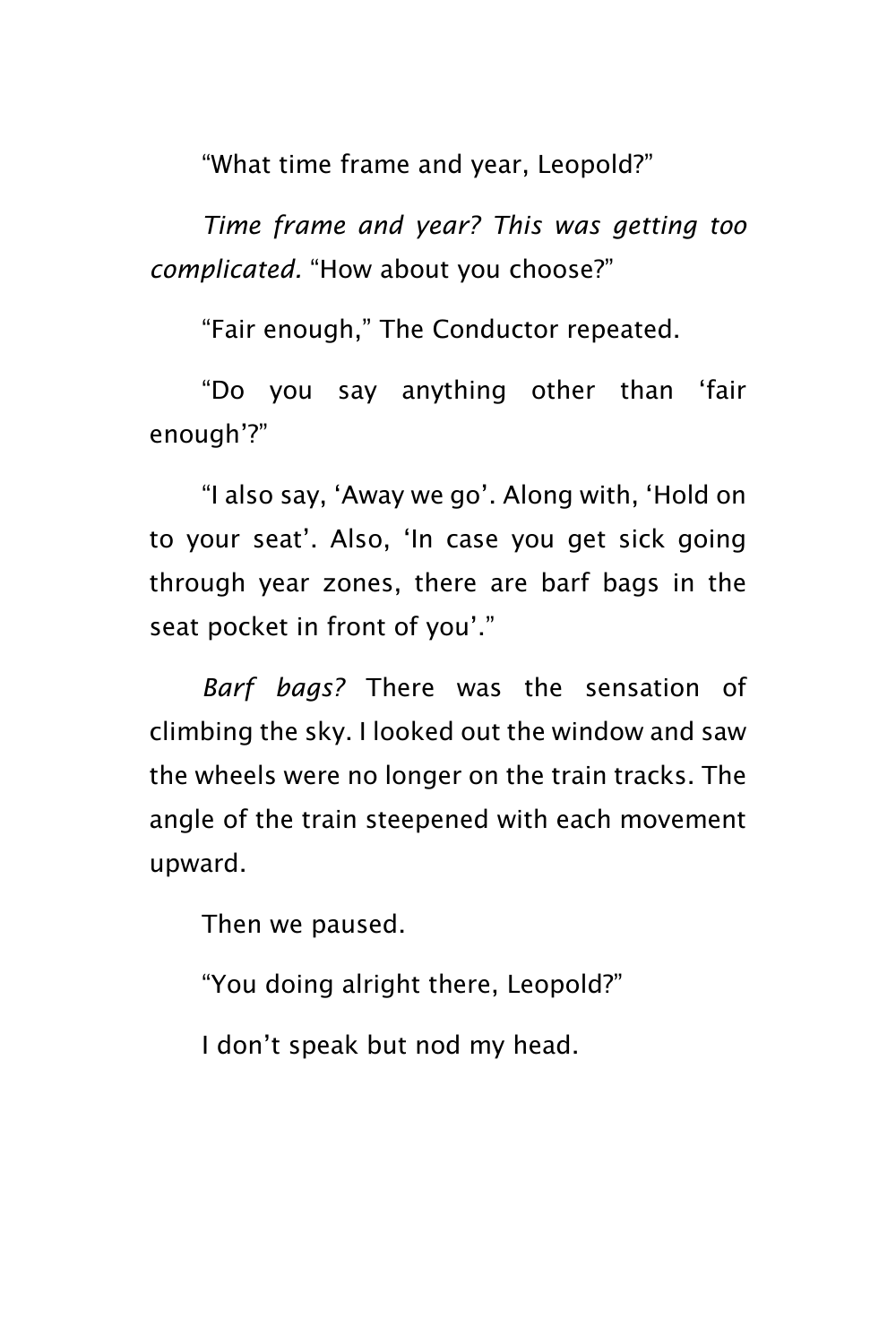"Good. Doing better than most. You haven't gotten lightheaded yet. I warn, this bit will be unpleasant."

At the touch of a button, the train slowly descended then picked up speed.

*We were falling. No, more like plummeting! I was trapped with The Conductor, who looked more dead than alive. Was he trying to kill me? Would my last days be with this skeletal freak?*

My mouth opened to scream but my earlier meal surfaced instead. I put one barf bag to my mouth. By the time the train touched ground, all barf bags were filled to the brim.

The stop was the opposite of the journeysmooth and gentle.

"We have arrived," The Conductor announced. He pulled two tickets from his pocket, tattered and covered with white webbing. "When you are ready to board once more, pull on the white. Not a moment earlier. Understood?"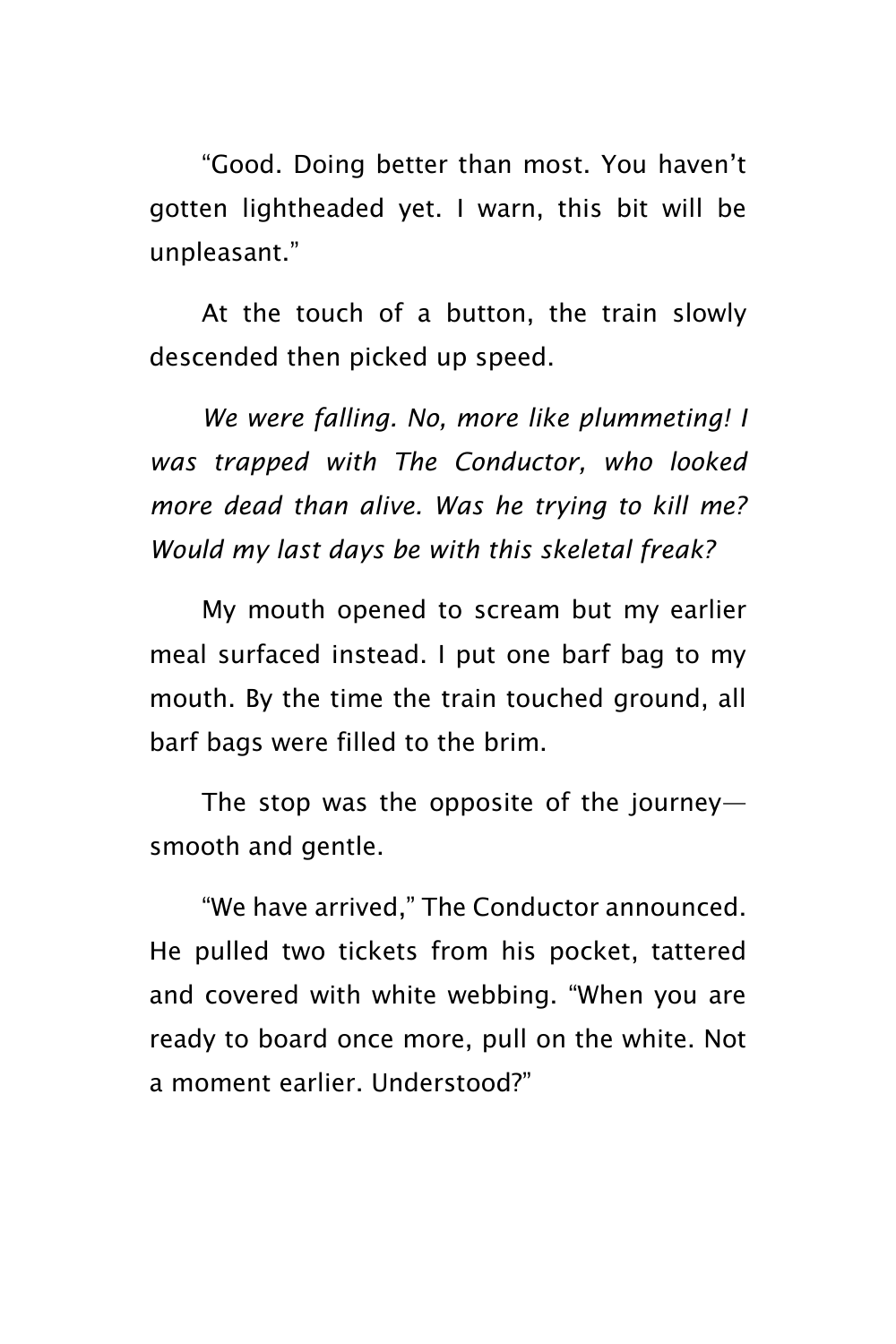"Yes," I croaked. My throat was still sore from the upchucking.

"Off you go, and best of luck."

*What year was this?* Only a quarter of the roads were tarred. None of the tall corporate buildings existed. Even with that, I was able to find my street. The nature surrounding my neighborhood was still intact. I saw the big oak tree I enjoyed scaling in my youth. The hopscotch diagram drawn in chalk on the sidewalk.

Soon I stood in front of the house. *What was the next move? Do I make myself known? Do I ask questions? Would Mom and Dad be able to see me?*

"Maybe I should just knock and see what happens." I raised my fist to do so when I heard voices. The right window was raised, so I looked in and listened.

Inside was a brunette. Her pregnancy was just starting to show. Across from her was a man. Black haired. It was Mom and Dad in their younger years. I was more concerned with the expressions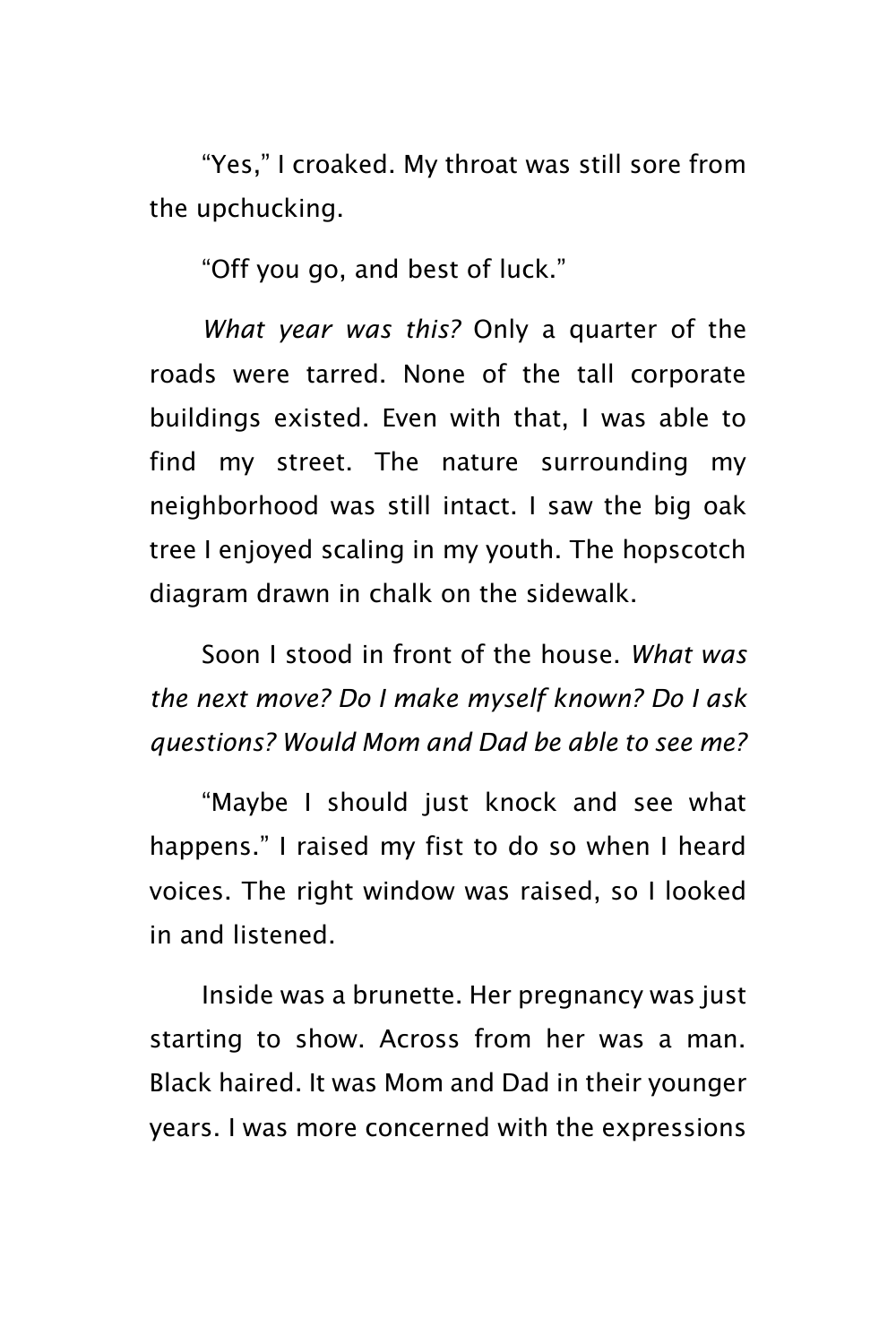on their faces. Mom was upset, sad … perhaps a bit of both. Dad was quiet. Quieter than usual.

"Leo, I didn't mean for this to happen. We both had one too many. I swear to you … I never slept with him again."

"It only takes *one* time, Flora," Dad stated. "Does Percy know about your condition?"

*Percy? Who in the devil is Percy?*

"He is aware," Mom answered.

"And?"

"He assumes no guilt. Takes no responsibility. Tells me it could be anyone's."

Dad stepped back and forth. Mom lowered her head. "I'm so sorry Leo! You are the only man I've ever loved. Please believe me"

Dad walked over and tilted Mom's head so he could look into her eyes. I could almost hear my dad's mind ticking, trying to make the best decision.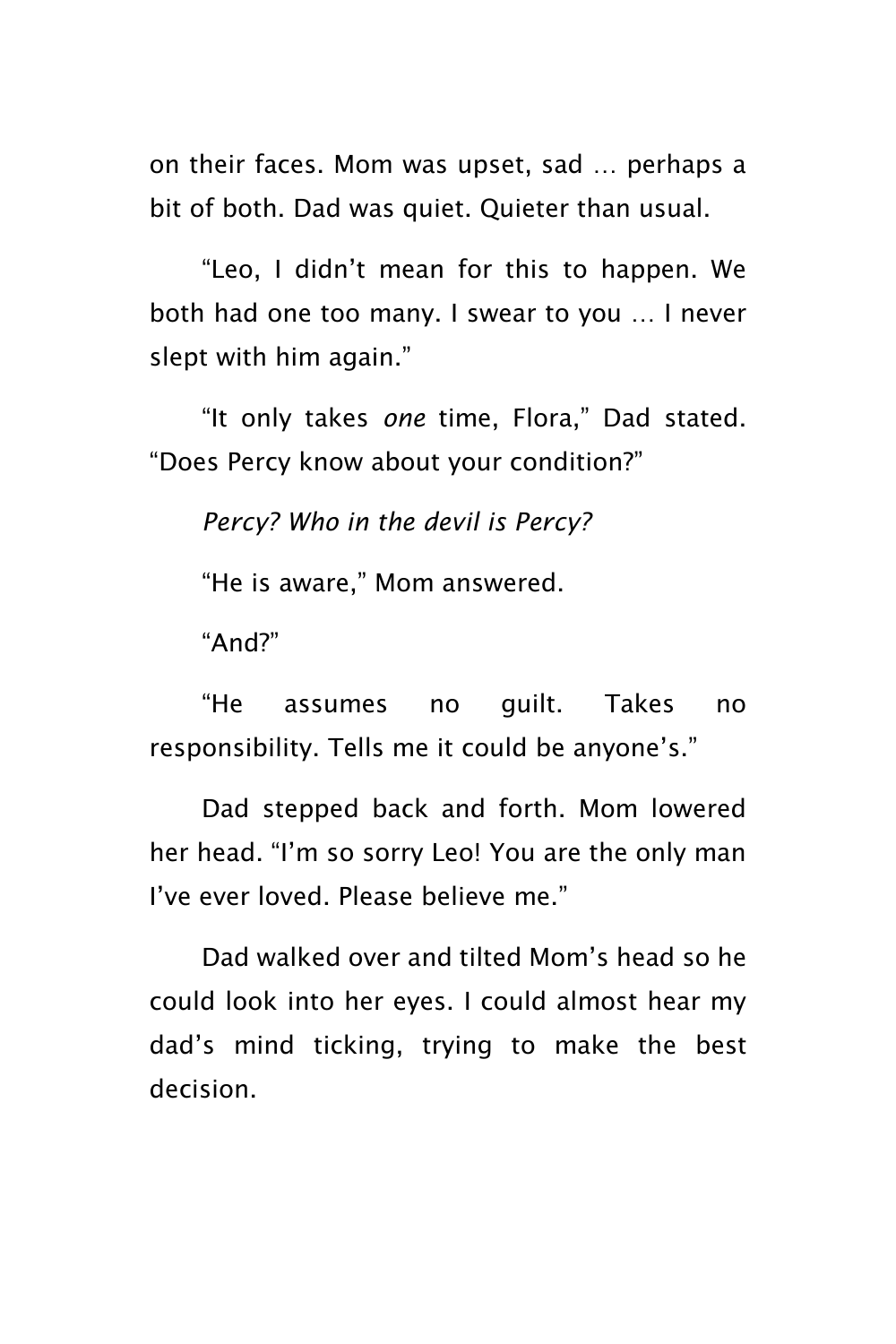"Flora I do believe that you love me. I also believe you are sincere in your regret and apology. I do not want shame associated with our family. I will raise this seed as my own."

Mom exhaled with relief. Dad, however, was not finished.

"However, from this moment on, I will no longer have intimate relations with you. The guest bedroom will be my permanent residence. I will continue to do my role as a husband but only in function and in obligation. Are you willing to accept this arrangement?"

The tears resumed as Mom agreed.

Stunned by the revelation, I fled from the house.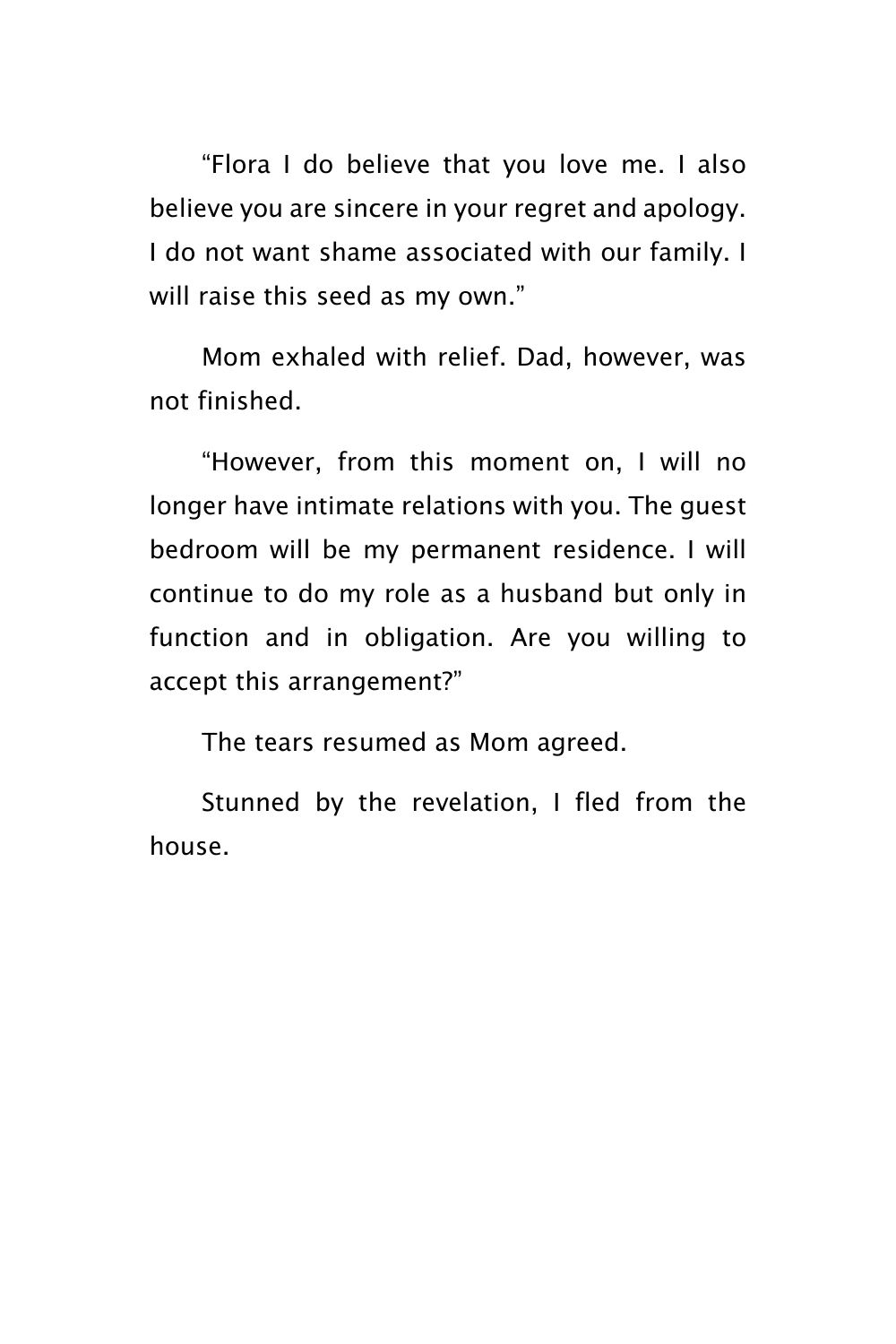## IV.

*om had a one-night stand. The man I called Dad was not Dad. My biological father wanted nothing to do with me. M*

*Pondering further, Dad was always aloof. Not cruel but not emotionally open, either. I believed it was just his makeup, but the truth was it hurt him every day to see a reminder of Mom's mistake. Mom showed extra love and care to me just to make up where Dad lacked.*

"I was wrong. My heart is not here." I slowed my sprint to a walk. "Think Leopold, think. Where else was I most loved? Who has loved me most in my life?"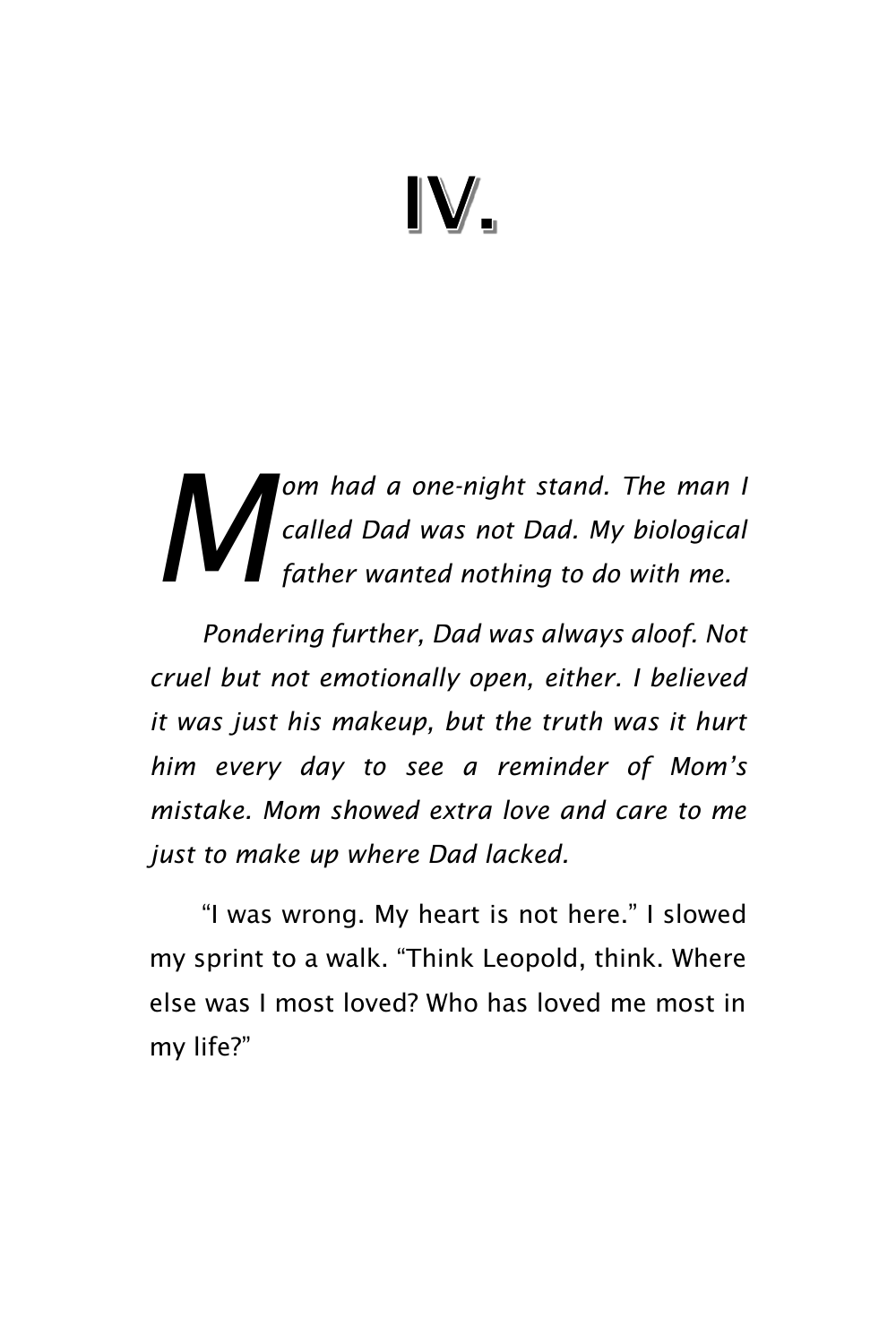I closed my eyes to do a mental rewind. *Maybe it has less to do with love and more to do with joy. When did I feel the most joy?*

"MacKenzie. MacKenzie John. Of course. Our relationship was relatively effortless, even concluded on a fantastic note. My heart is bound to be there."

I tugged at the white covering one ticket. This time, the train came from the sky, did a fancy loop, then landed.

"Ready to leave so soon Leopold?"

"My heart isn't here. I do have a person in mind, but I don't remember the time, only the age. Will that do?"

"I can work with that," The Conductor assured me while I took my seat. He passed me a fizzy drink. "But first, gulp this down. It'll help you not vomit so much."

I chugged down the concoction. It was nasty but anything was better than filling up the barf bags.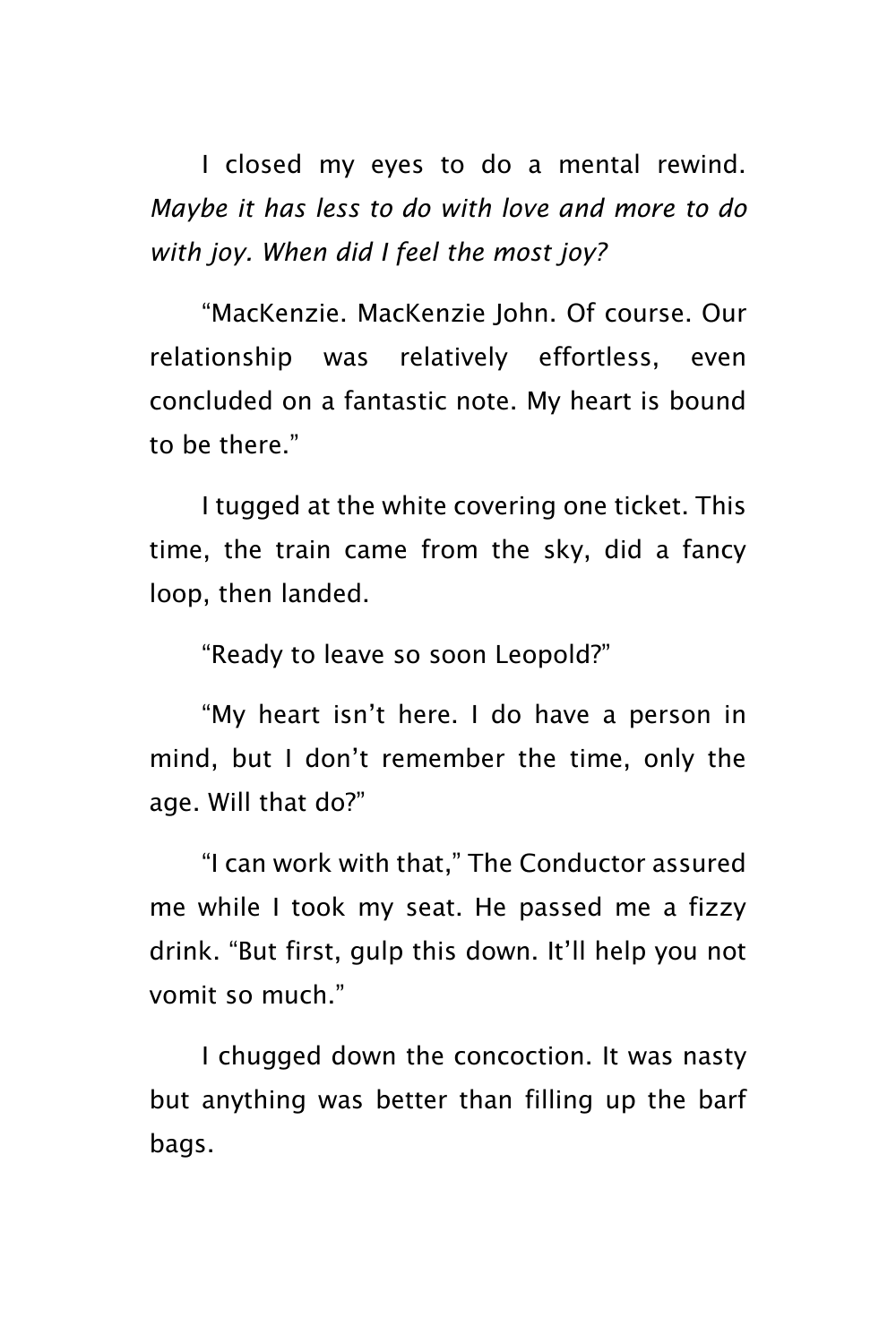"So … how old is this dame?"

"How do you know it's a woman?"

"Because if home is not where the heart is, a woman is the next best thing." The Conductor pushed a few buttons, preparing the train for travel. "Next stop, MacKenzie John. Age 22."

Whether the drink helped, or the ride was smoother, I could not ascertain. I stood outside MacKenzie's dorm quarters. She sat on the concrete steps, engaged in study with her chemistry partner. *What was her name? Jozie? Josette? It escaped me. I just knew that she wasn't a fan of mine.*

"I'm so glad you're my partner Mac. Otherwise, I'd have failed chemistry for sure."

"You give me too much credit Josetta. When you apply yourself one hundred percent, you can accomplish anything."

"Well, not everything." Josetta concluded. "I've pointed out so many reasons why Leopold is wrong for you, yet you are still dating him."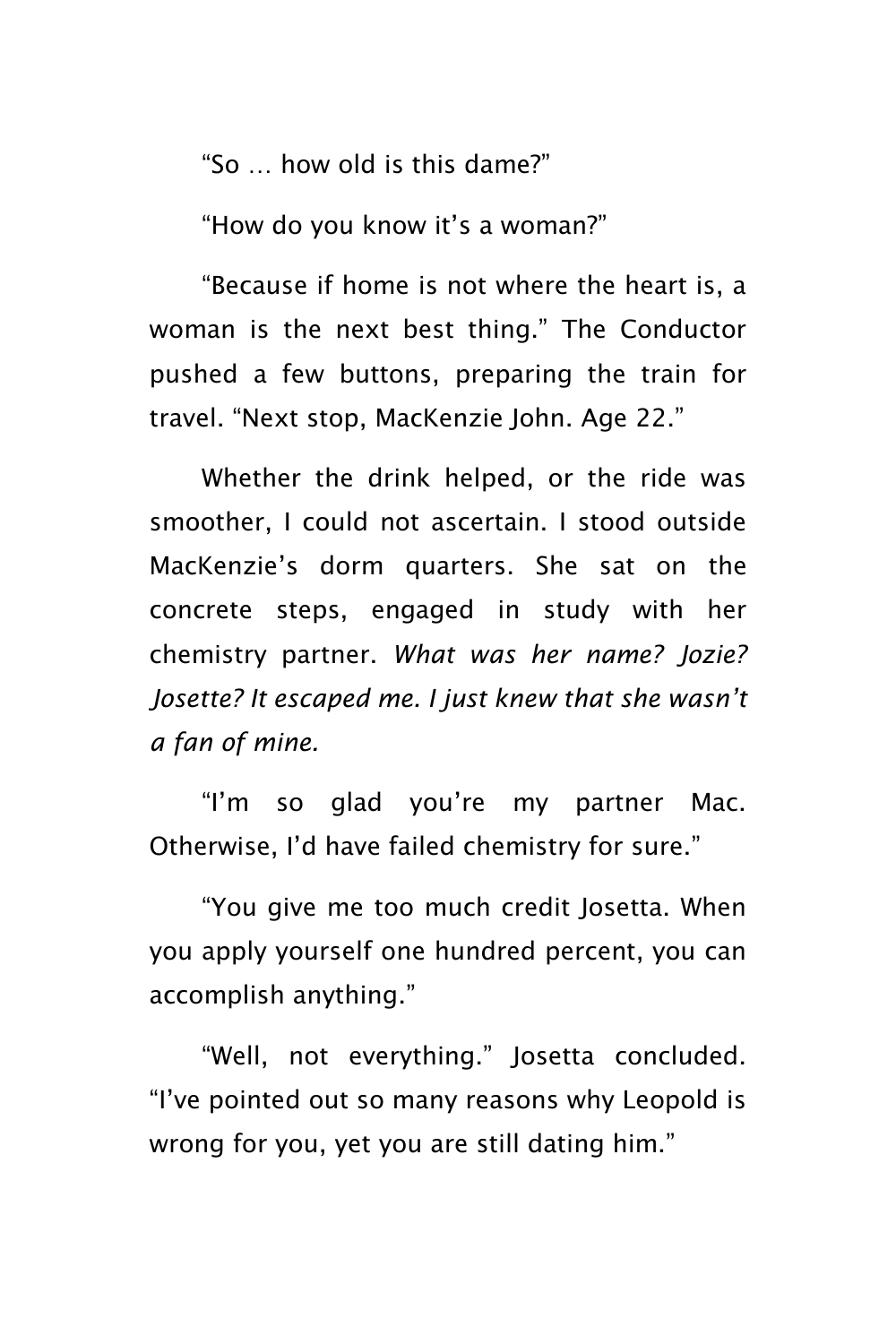"Leopold's nice,-"

"So are walks on the beach."

"Leopold's kind,-"

"Like people who donate to charity."

"He's very sweet,-"

"Like Lindt milk chocolate truffles."

"He's intelligent,-"

"So is Albert Einstein."

"Josetta, quit interrupting me! Now, you're just being annoying."

"The point I'm making is that all of those traits about Leopold are textbook. You don't say anything about charisma, how he stirs you emotionally. You don't even speak about the sex, which is new for you."

"Josetta, not everything is about sex."

"Not everything. About eighty percent. Even subtracting sex from this, do you *love* him? He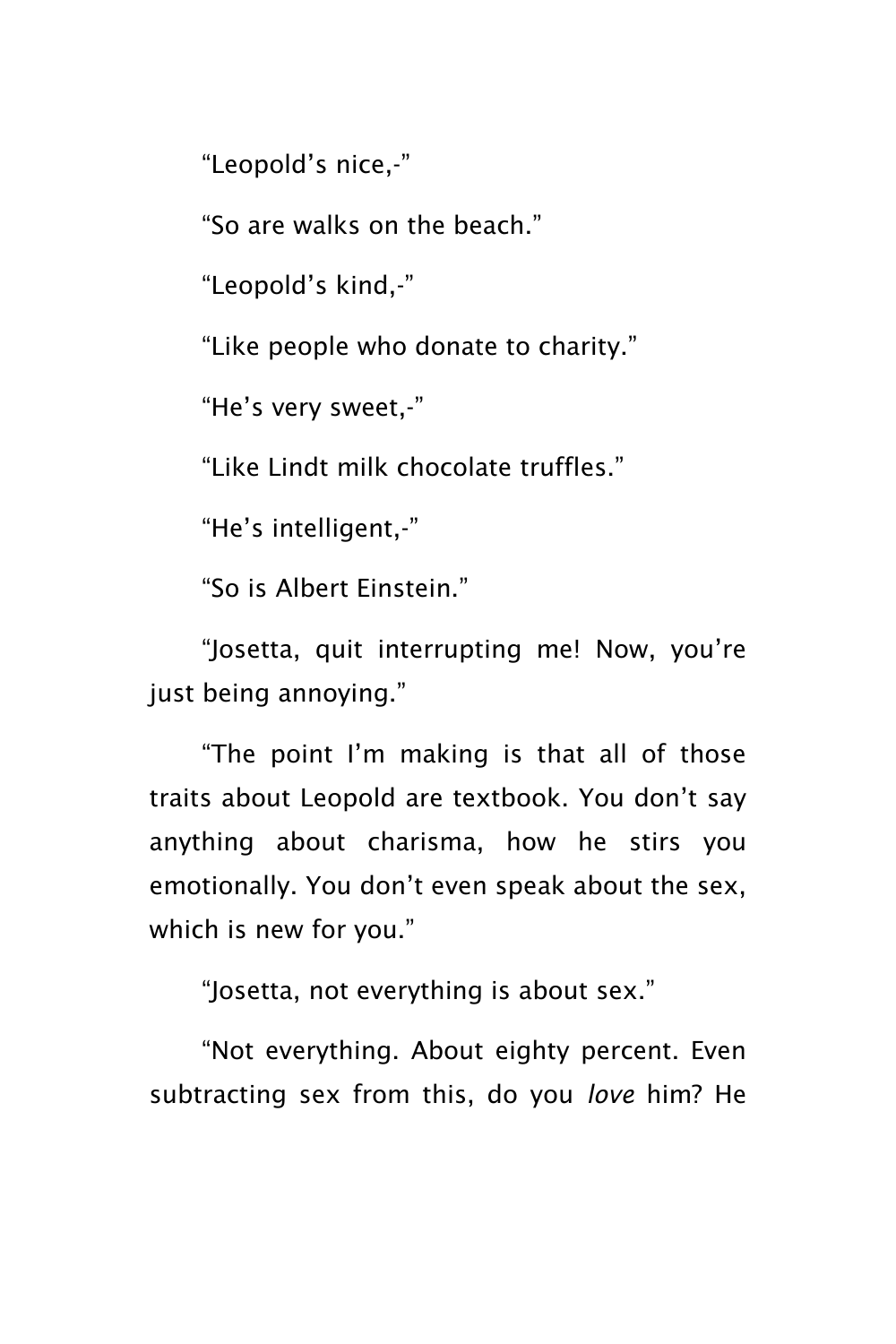always says it to you, but you've never said it to him. Has he even called you on it?"

*Josetta you're so full of … but was she? My mind functioned like a Polaroid, shaking each portion of my relationship with MacKenzie. Yes, I spoke love. Every time. MacKenzie never said love. She responded with other terms.* 

*"I adore you as well."*

*"Me too."*

*"Same."*

*"How lovely!"*

*I always deemed it as close enough. Maybe it really wasn't.*

"Look Mac. Leopold isn't a bad guy but is he really a perfect fit for you? Are you the type of woman who would sacrifice excitement for contentment? Passion for tenderness? If not, you need to let him go."

MacKenzie slammed the Chemistry book shut. "Josetta, you're absolutely right. I thought the easygoing nature of Leopold would be enough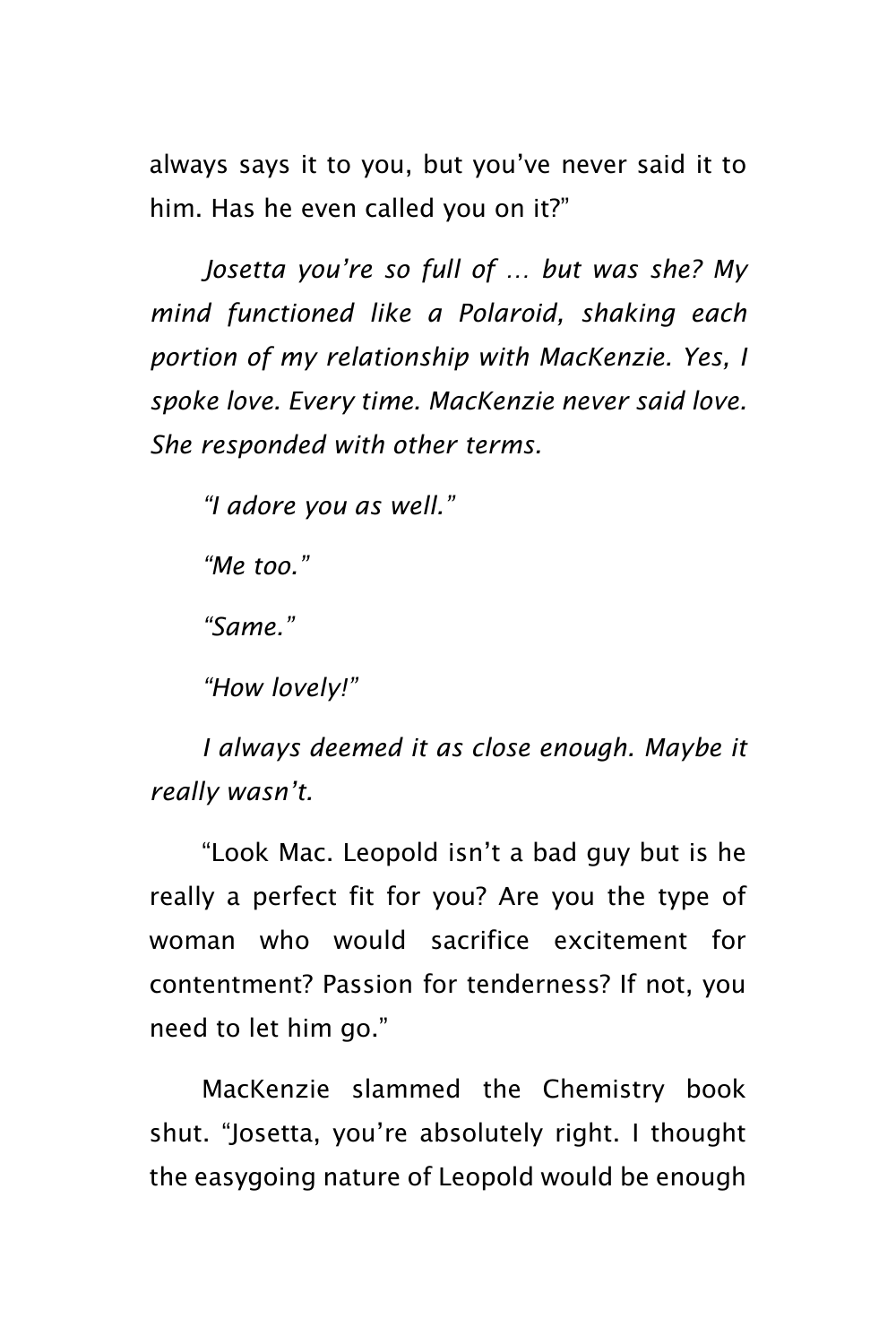to fulfill me. It's not. I'm tired of wearing out my fingers. I'm also tired of settling!"

"Ha, there's the Mac I know," Study session concluded, Josette and MacKenzie entered the building.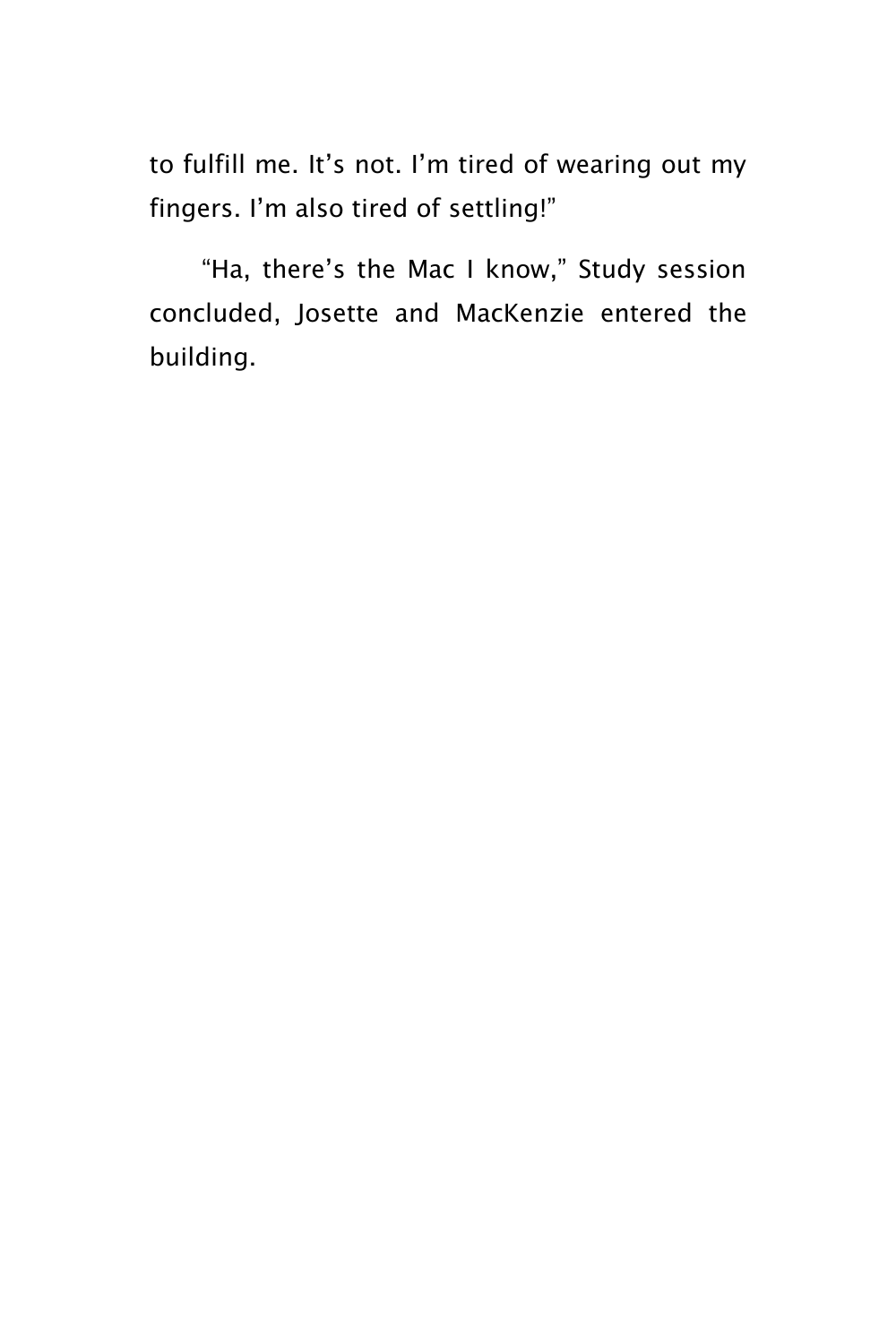*n matters of the heart, you are one of the most obtuse human beings on the planet.*

Katarina's voice entered my mind. *Did she have a point? Did I miss the obvious signs that MacKenzie was just tolerating me until she found her forever guy? I*

"Apparently I did. Makes me wonder if I'm worthy of my heart at all. If home was not where my heart was, nor resided with this woman, where else would it be?"

I was unsure of the next destination, but I didn't want to be here anymore. I activated the remaining ticket.

"Ah Leopold, you look rather dejected."

"Nothing was as it seemed with MacKenzie," I complained. "I am uncertain what to do or where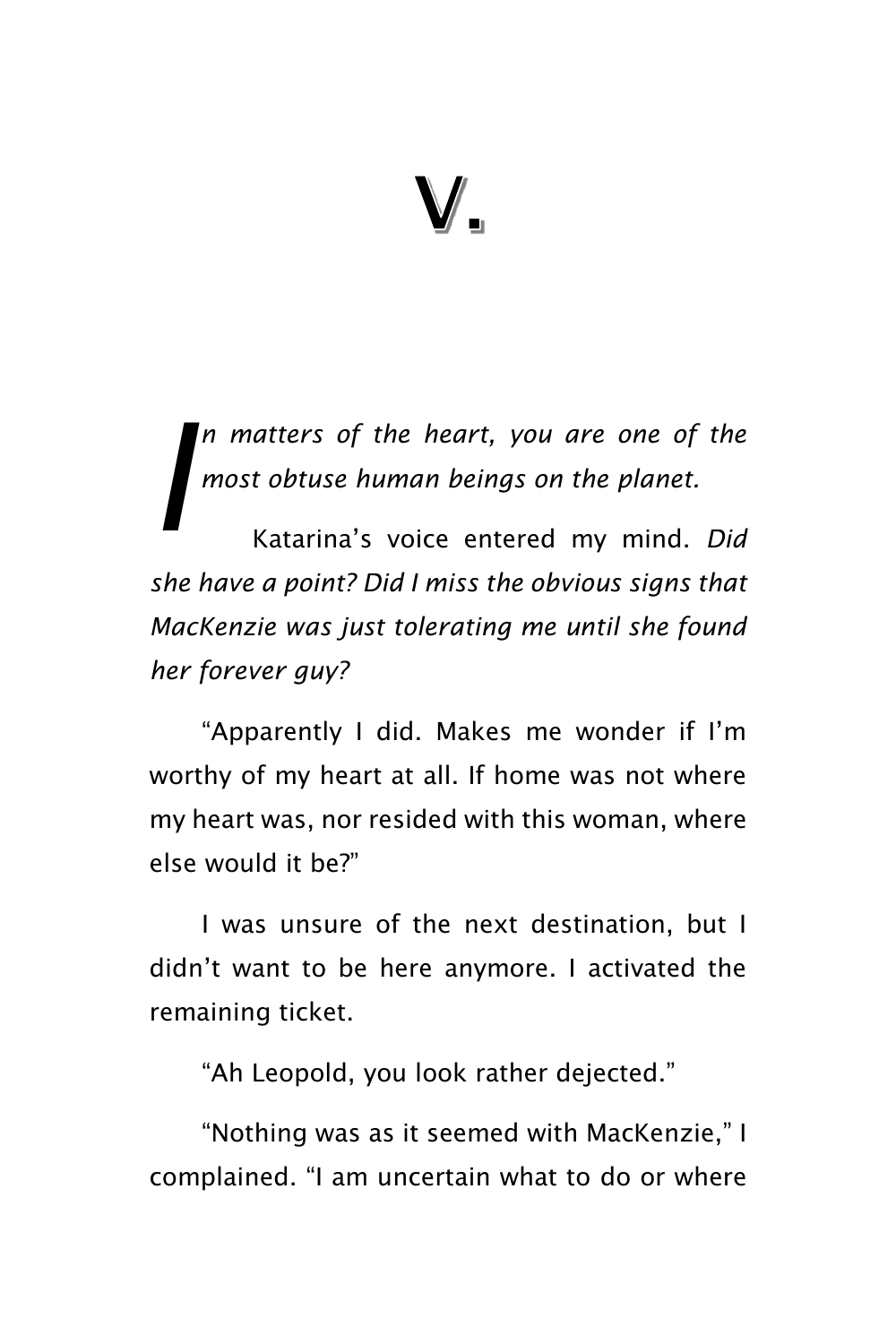to go. Perhaps this whole journey was to prove a heart is useless to a man like me."

The Conductor looked at his pocket watch. "You still have some time yet. We can cruise until you've made up your mind. First, I have a pit stop."

I covered my body with the blanket next to my seat. Perhaps sleep was the requirement to put hope back in my efforts.



"Arf! Arf! Arf!" This was the sound close to my right ear. My arm flailed to distance it from me.

"Arf! Arf! Arf!" The sound migrated to my left. My left arm swatted. Hit nothing but air.

A weight landed on my chest. Something rough and wet lapped my cheeks and nose. My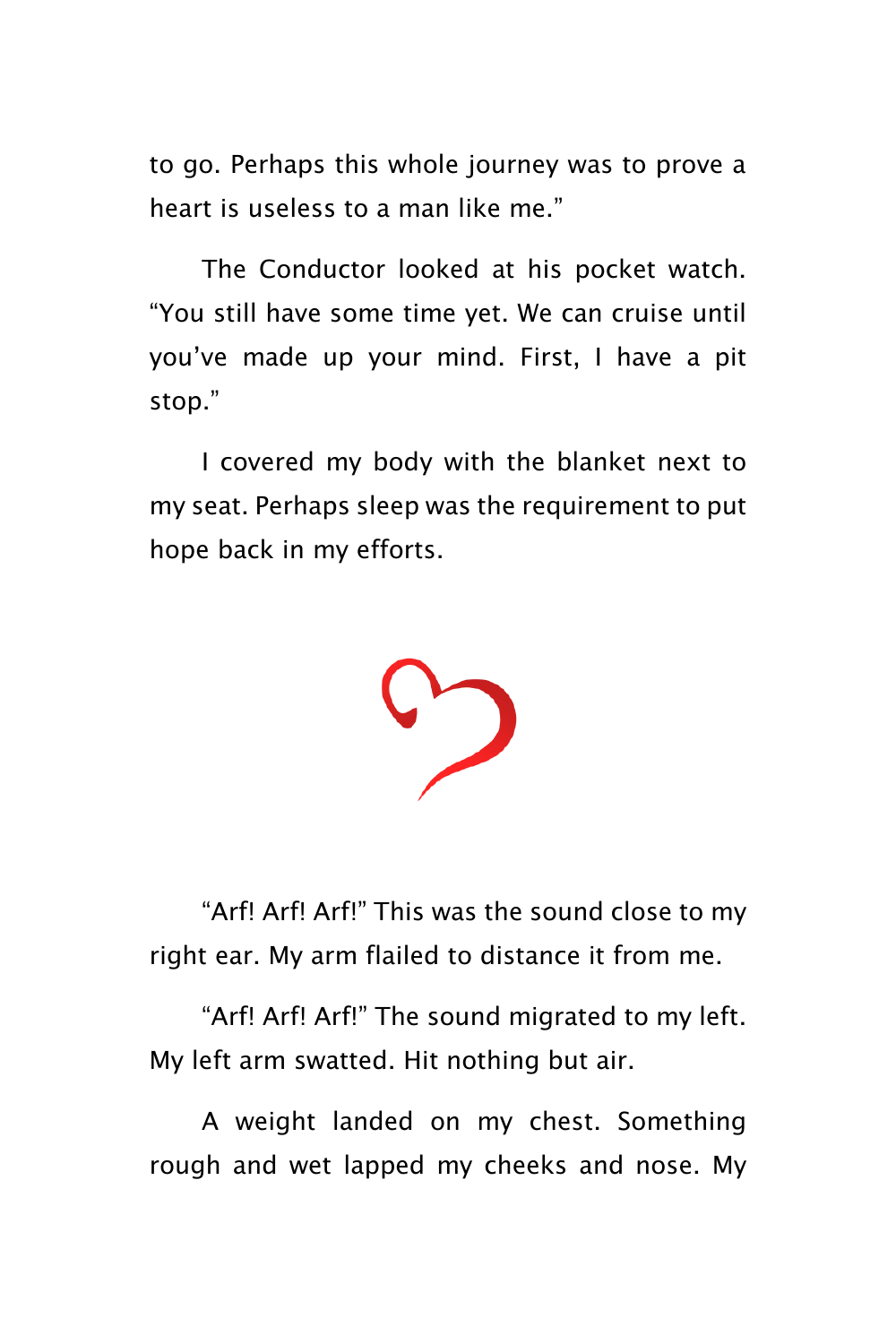eyelids raised. My eyes focused. It was a black pup.

"Skye, come here girl. You've frightened this poor man to death!" the lady fussed, then turned her attention to me.

*Wait? She can see me?*

"Leopold?"

My eyes blinked repeatedly. Sure enough, it was Katarina.

*How did she get here? How did I get here?*

"Rina, where's The Conductor?"

"Leopold, what are you talking about? There isn't a train station around for at least thirty miles."

"Um … yeah, right." I scratched my head, still confused. *About year. About date. About time.*

Katarina looked the same prior to her boarding the train. That wasn't fully helpful. She had one of those faces which defied aging.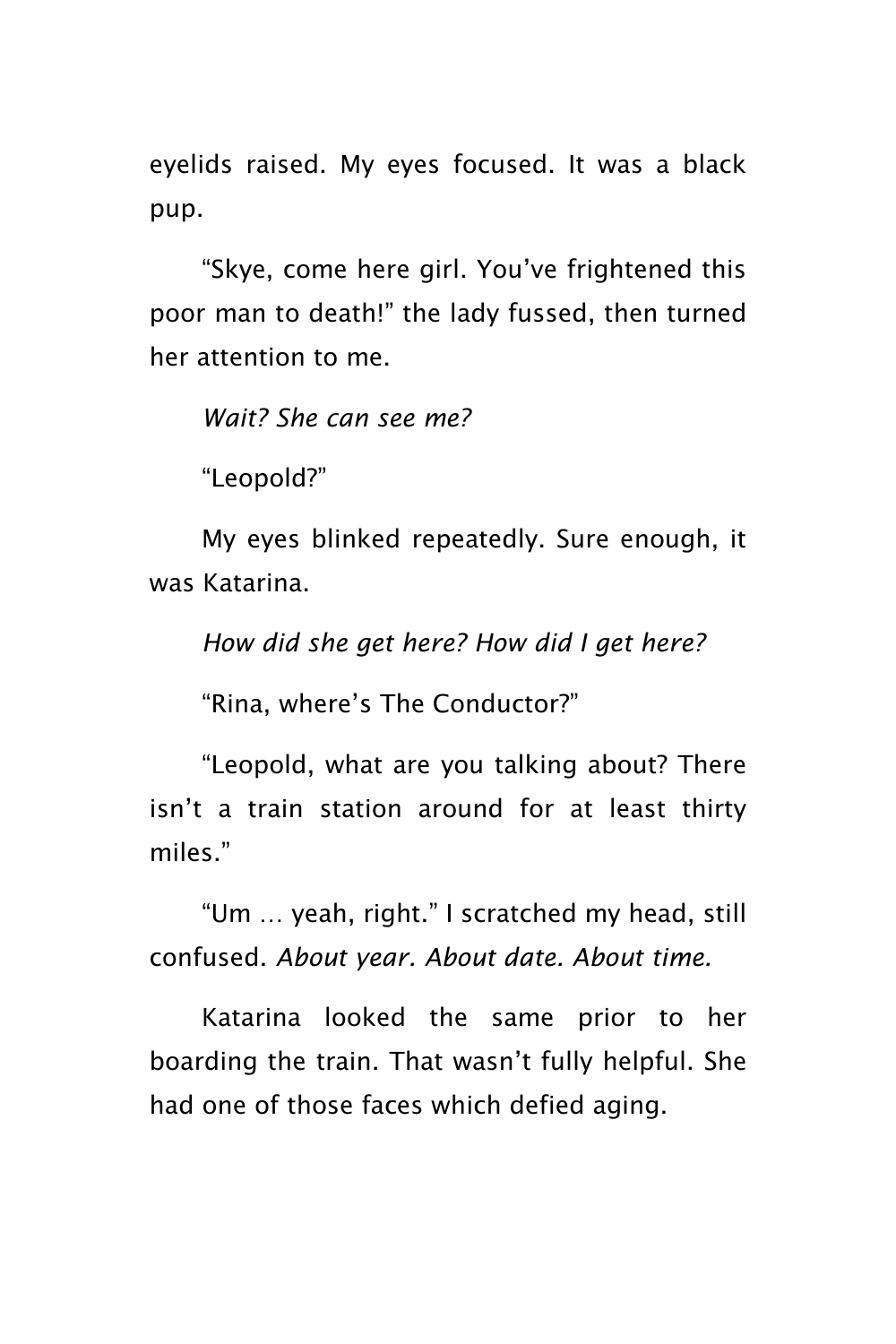"The more important question is how did you get here. Where is your car?"

"Rina, I really don't know. That's the truth." I rose to my feet but almost plopped down again if not for Katarina's quick reflexes.

"Easy. Let's get you back to the cottage." She and I slowly walked down the path. Skye the pup followed closely behind.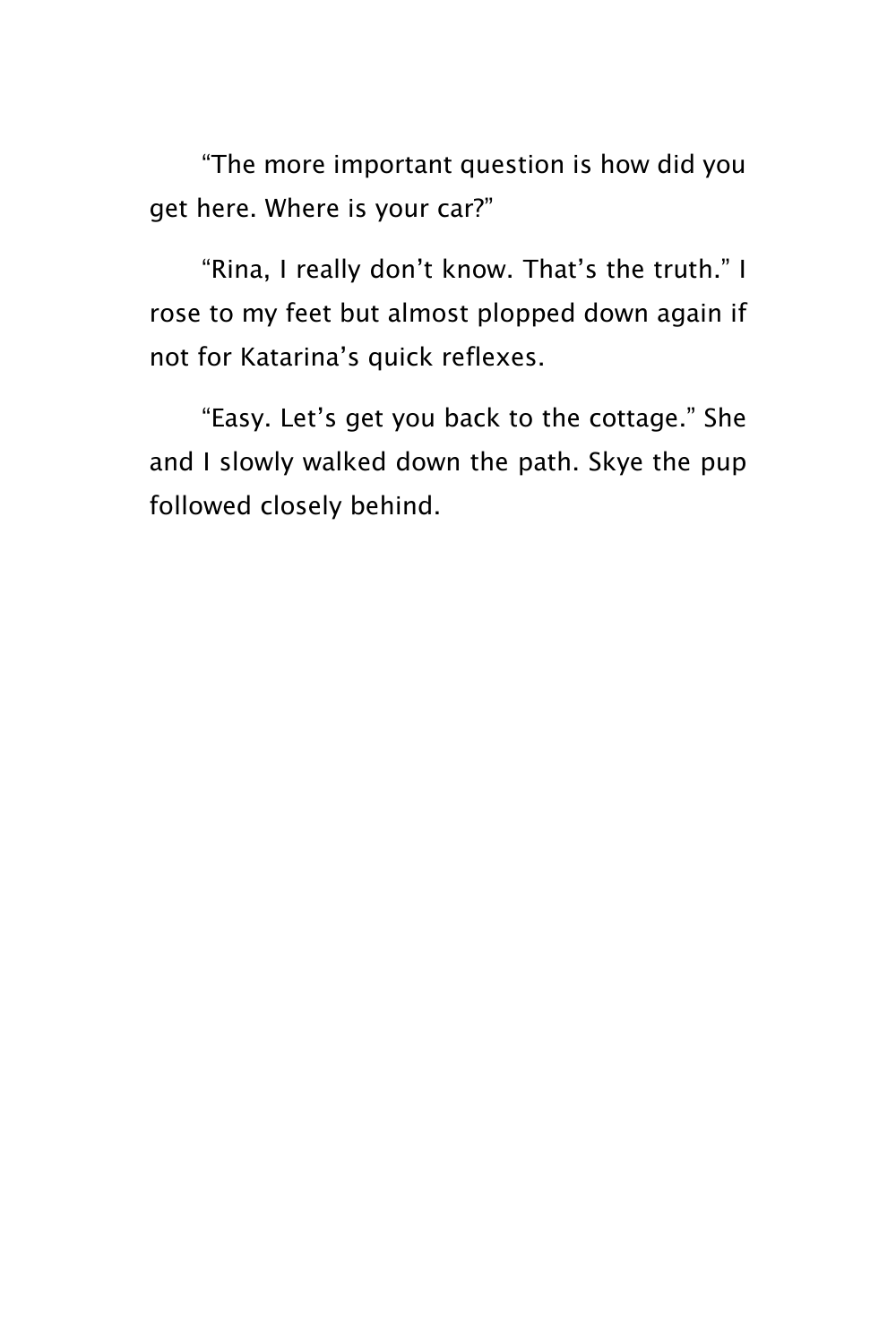fter filling my belly with some home cooking, Katarina walked to the bathroom, "I'm drawing you a bath Leopold. You stink." A

"Like a rotten egg stink?" I joked.

"No, more like death," she countered, wiping the smile from my face.

I disrobed outside the bathroom door then stepped in. Katarina blushed before ordering me in. She lathered the foam sponge, then scrubbed my back.

"I am perfectly capable of bathing myself Rina. I'm not an invalid."

"Just shush and let me take care of you."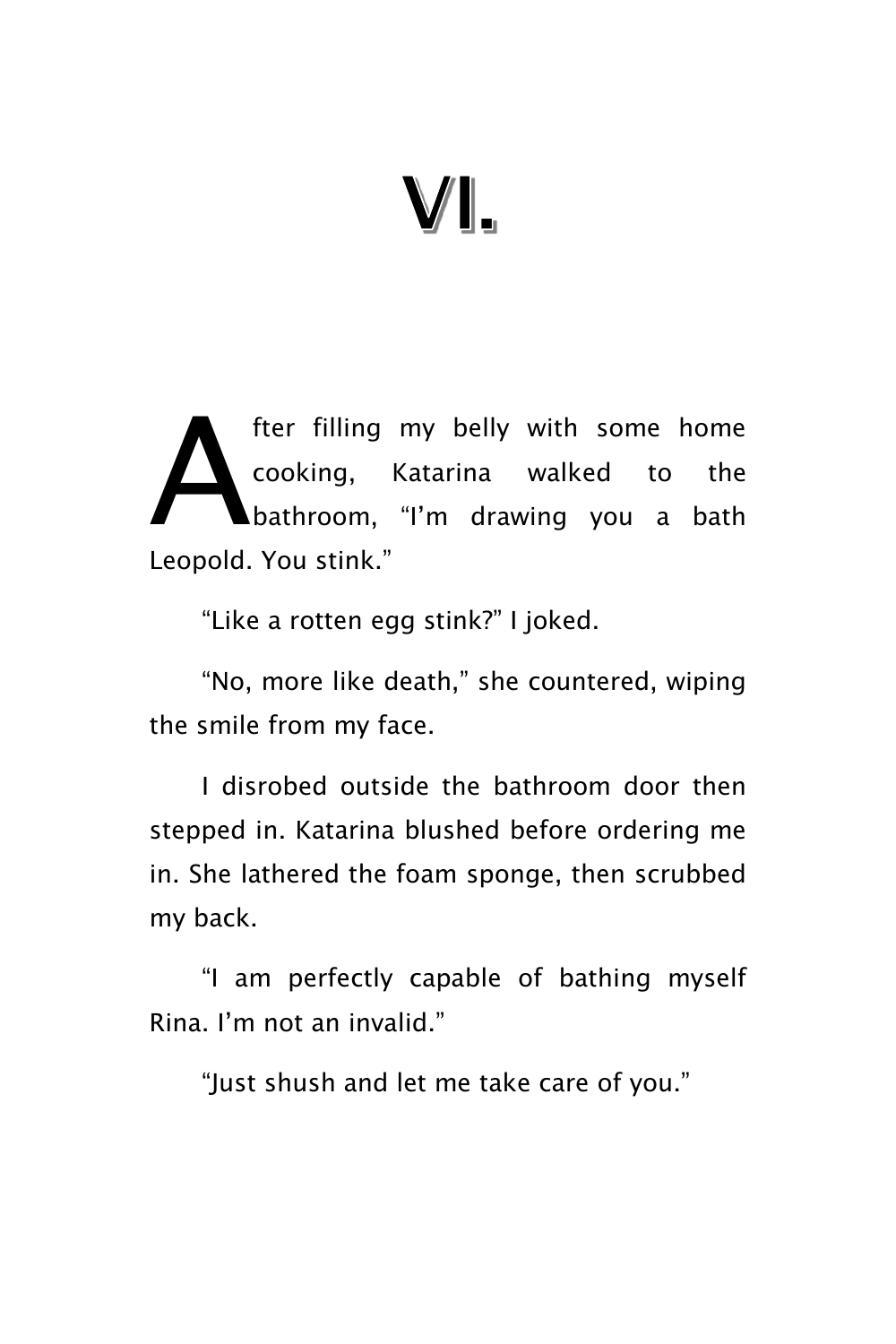I occupied myself with trivial issues. Needing to clip my toenails. Soaking more sun so I wouldn't look so pale. Doing sit ups to tighten my abdominals. How my hair was in dire need of a haircut.

My head was doused with water. Before I could protest, she explained, "Might as well wash your hair too."

Some of the water wet her blouse. Katarina removed the wet material, leaving on her brassiere. Without interior lining, nothing was left to the imagination. Her nipples were noticeably swollen. From the water. From exposure to the air.

#### *Or was it something else?*

"Leopold, if I didn't know you any better, I'd mistake you for a hippie," she teased.

I tickled her sides. Katarina lost her footing, landing in the tub. We took turns splashing water on each other, laughing all the while.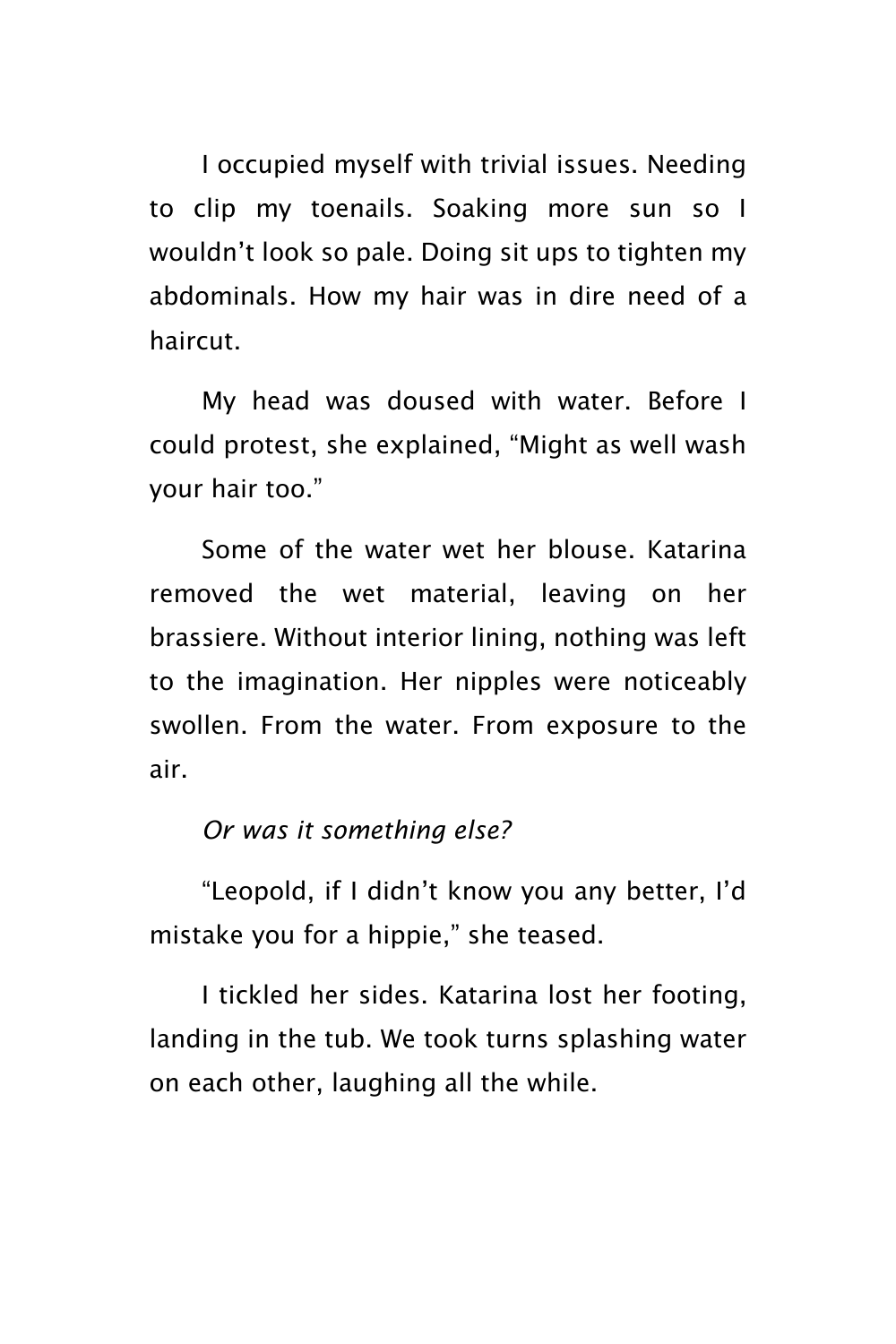Her knees gave way. Katarina adjusted her body, placing her legs behind my back.

"What now Rina?"

"Pull me closer Leopold," she whispered. I blindly obeyed her.

Katarina's lips hovered above my own. We worked closely together often. But, never this close.

"Rina, what-"

"Leopold, for once in your life, don't think. Trust your instincts and do."

*Katarina is the key to finding your heart,*  Titan told me. *Was Katarina more than the key?*

Nothing about this scenario felt strange. Hypnagogic, yes—a dream I never wanted to end. Holding Katarina in my arms felt natural. Felt right.

*As if she belonged to me.*

Katarina's fingers twirled the wayward strands of my hair. "I'm waiting," she whispered.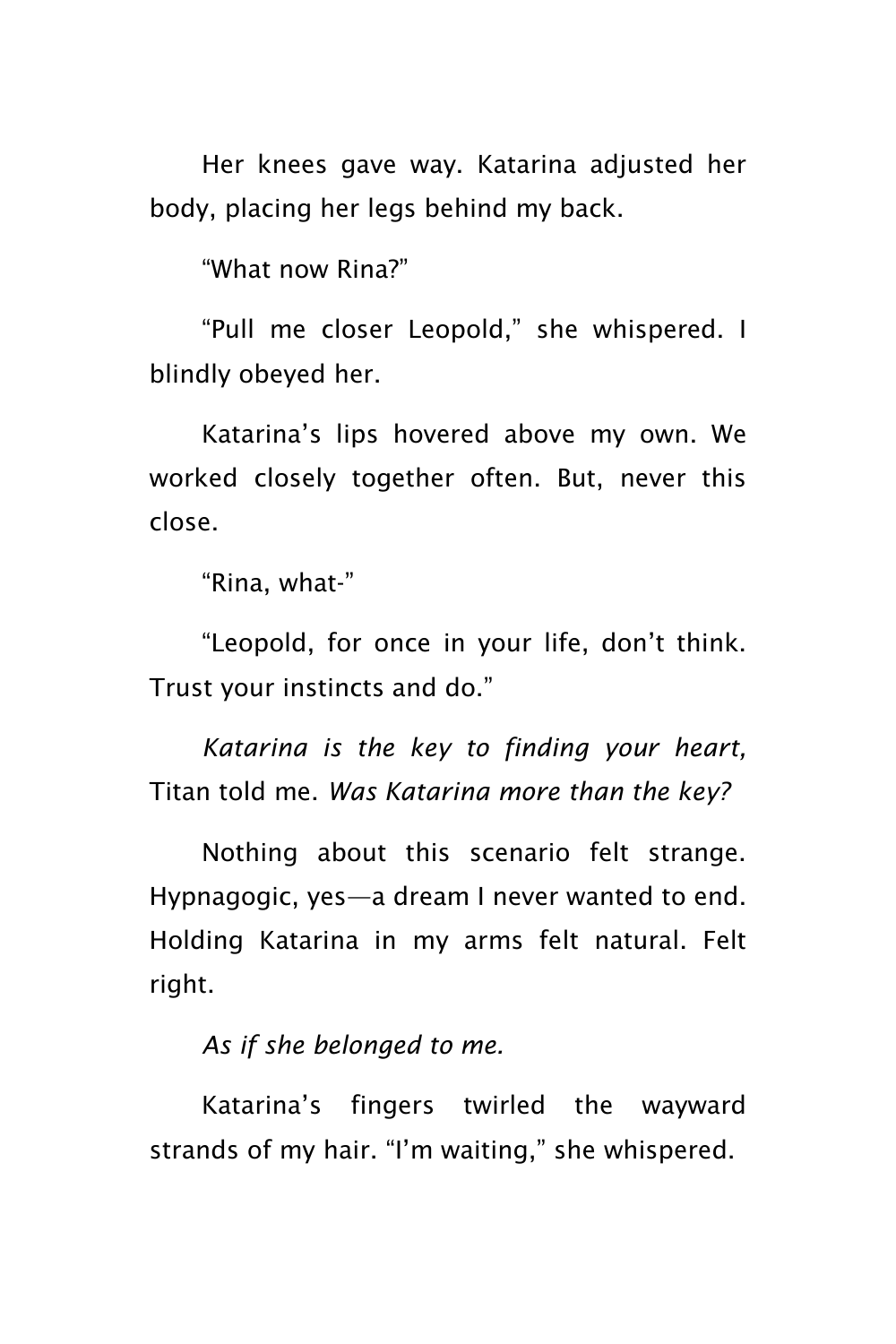*What if I'm still wrong?* My mind fussed. At this point, I no longer cared. This was exactly where I needed to be and whatever the outcome, I was satisfied.

For the first time, our lips met. Yet they knew exactly what to do. What tricks to do to accelerate our desires for each other. I quieted all the questions, succumbed to what my body and spirit didn't know it craved.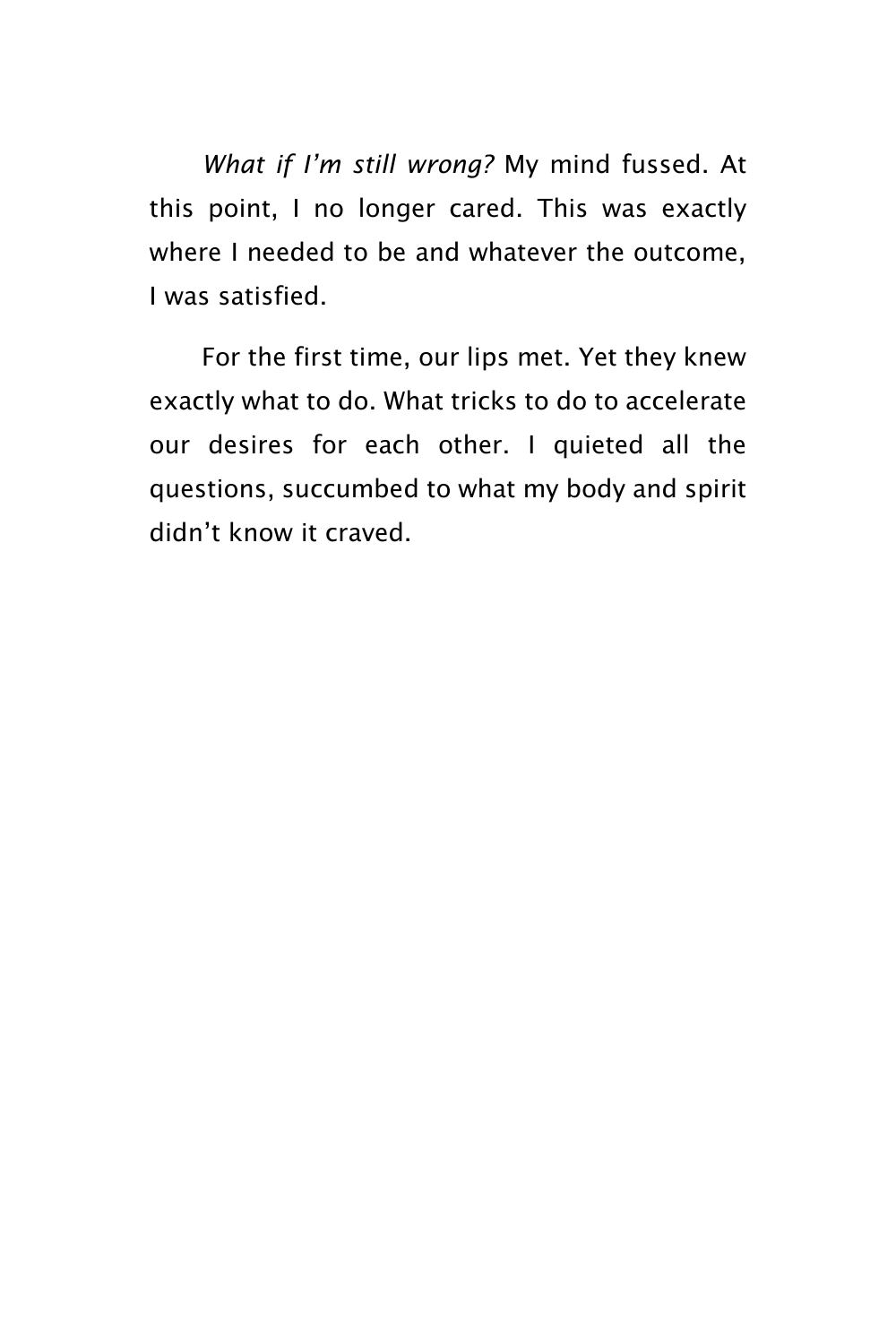## VII.

here was a tug of my knit pajama pants. I arose from slumber. The black puppy barked while jumping on the bed. T

"Skye. Hey girl," I patted her on the head. I smiled, playing in slow motion the intimacy with Katarina.

### *Where is Katarina?*

"Perhaps in the bathroom," I believed. "I'll get a head start on breakfast."

After fixing breakfast, I began to worry. Katarina hadn't emerged. I knocked on the bathroom door. No answer. I barged in.

*No Katarina.* None of the clothes she wore the previous night. Just what hung from the edge of the bathtub—a heart and key locket I gifted her decades ago. As a symbol of friendship.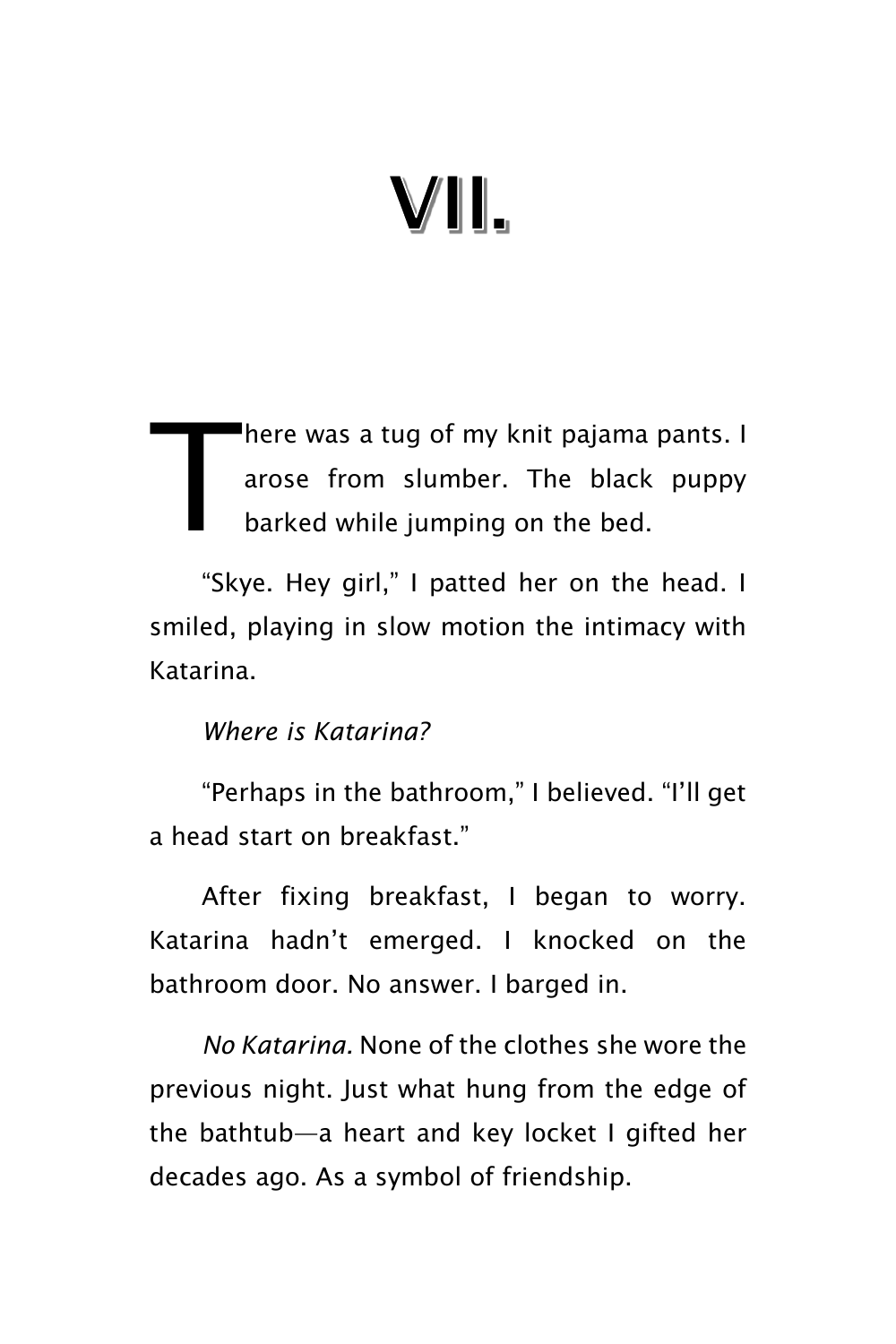Forgoing a shirt and footwear, I stepped outside. Surveyed the surroundings.

"Rina!" I yelled. No response. *Where in the blazes could she be?* "Rina, if this is a joke, it's not funny. You can stop hiding now."

I trekked up the hill, then into the forest. Called her name multiple times. Nothing.

Titan was at the cottage when I returned. Skye made figure eights around his feet.

"Titan, what are you doing here?"

"Congratulations Leopold. You've found your heart." Titan stuck out his hand for me to shake but noticed my pained expression. "You don't seem too thrilled."

"I have my heart but Katarina's missing."

Titan picked up Skye, ruffled her fur ahead of putting her down. "All I can say is God has an uncanny sense of humor."

"Whatever do you mean by that Titan?"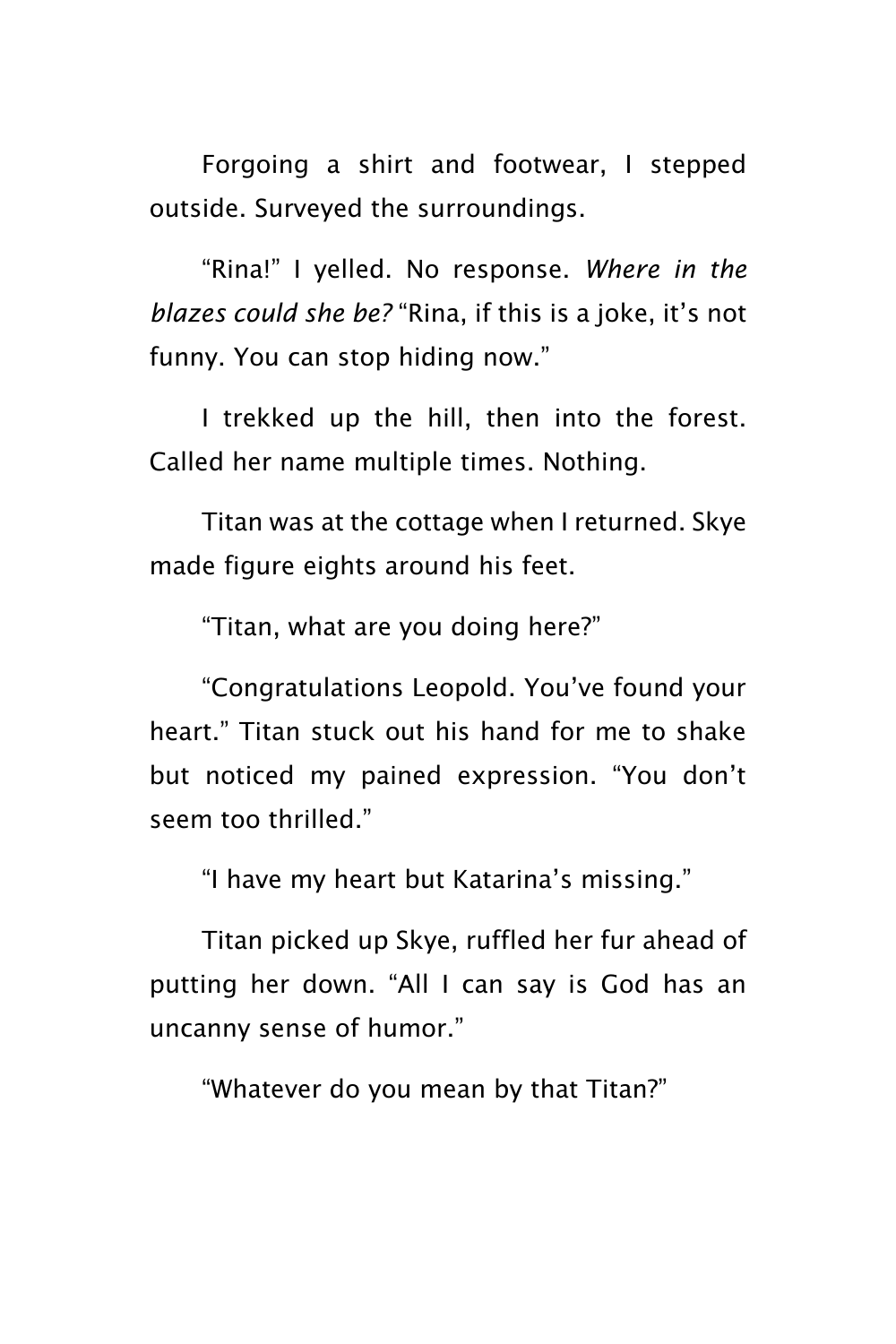"Ah, my work is done here. I bid you adieu, Leopold Hawkins Threadbare."

With a snap of the fingers Titan vanished.

"God what have You done?" I looked at the sky awaiting an explanation. "Figures. When I call You, You have nothing to say!"

Dismayed at having to solve another mystery, I ate some breakfast. One must have fuel to properly think.

### *The End*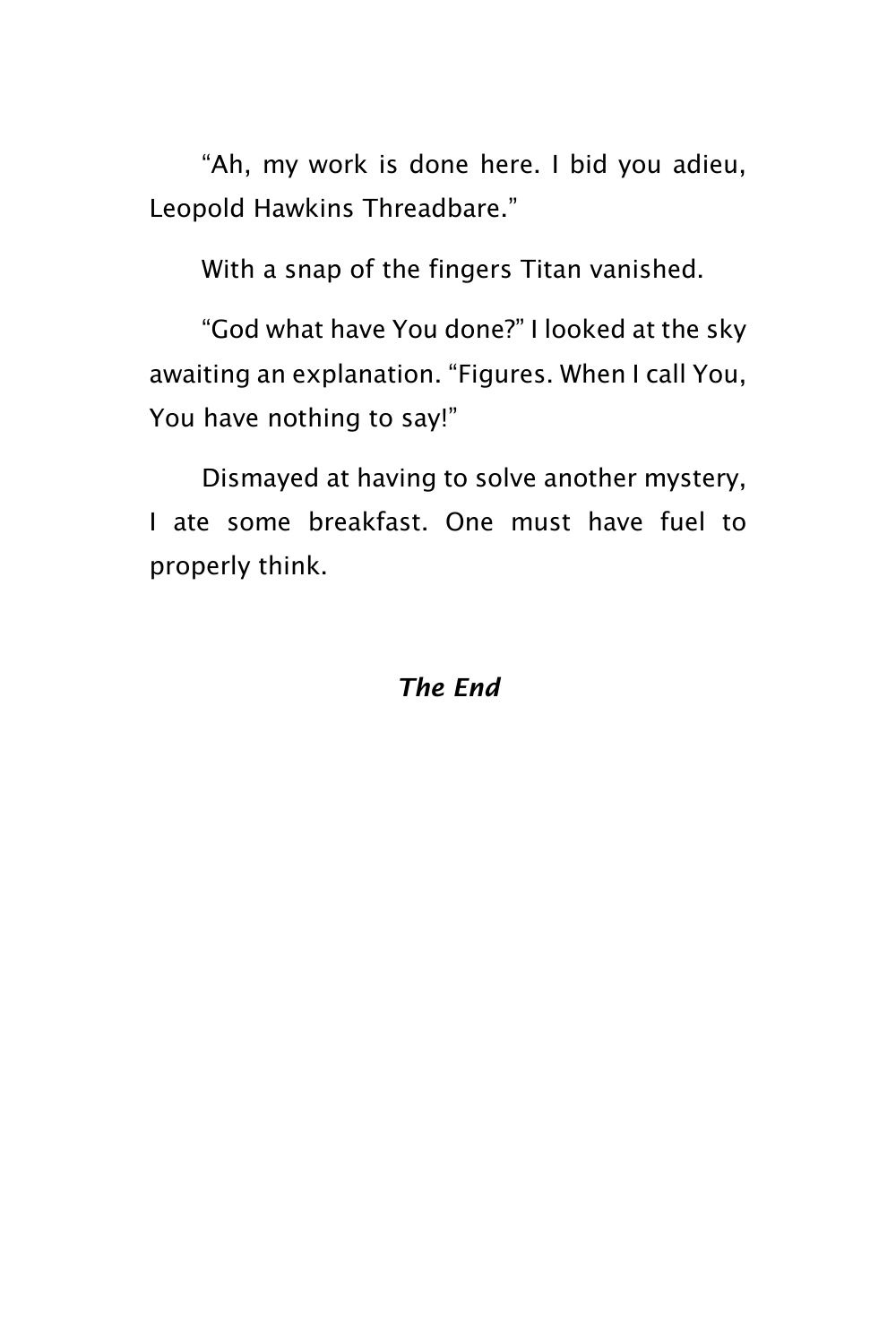### About the Author



The best way to describe Queen of Spades is an Antiquated Hybrid: a contemporary author whose writings have a down-to-earth resonance to anyone who reads them.

Since the age of eleven, Queen of Spades flowed with the fire of ideas indicative of rhythm inundated with stanzas. She made her writing debut as a presenter and poet in the anthology Soulful Branches: Words and Sounds. Her other poetry works include Reflections of Soul, the Eclectic collection (Skin Edition & Beyond the Skin), the Spaded Truths collection (Themes and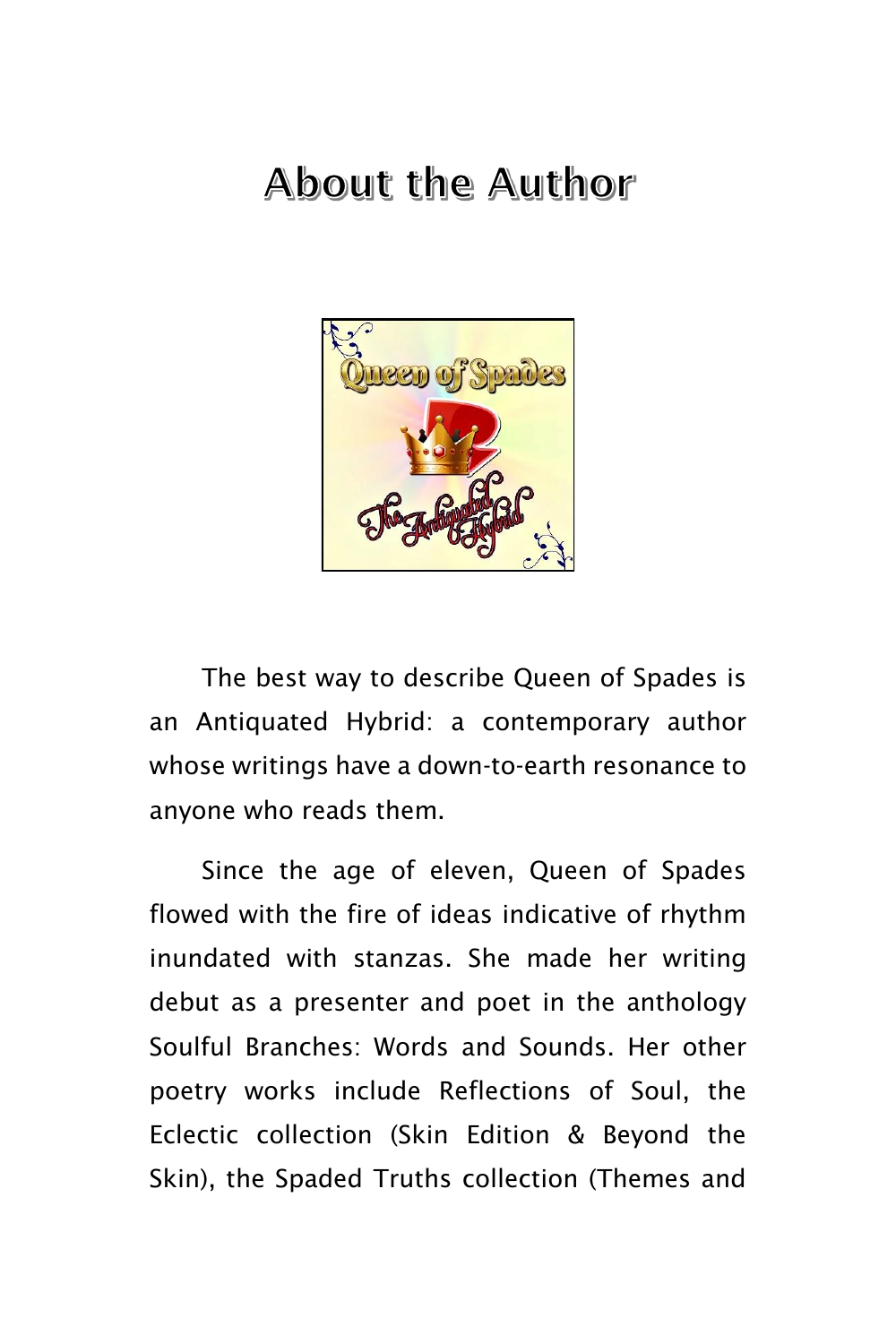Proclamations and Life-O-Suction), Private Pain: Amidst These Ashes, and R.I.P.(E).: Random Inspirations on Paper: (E)ve-olution.

Queen of Spades also collaborates in subjects she is passionate about. She provided works in the April 2014 poetry anthology Words of Fire and Ice by Durham Editing and E-books. In addition, she partnered with fellow author MJ Holman addressing the stigma of mental illness: The Sea of Conscience and Waves to Light.

Storytelling took spotlight alongside poetry in Queen's literary evolution. She has written four independent short stories: "Taint on Religion", "Mr. Bradley's Garden", "When Summer Lingers", and "Finding My Heart". Furthermore, she has participated in a number of short story compilations, such as Continuous Drips, the Concordant Vibrancy anthology series (Unity, Vitality, Lustrate, Inferno), and the Divergent Ink collection (Crackles of the Heart, Pleasure Prints). She released her first short story collection A Scribe's Sentiments in 2019.